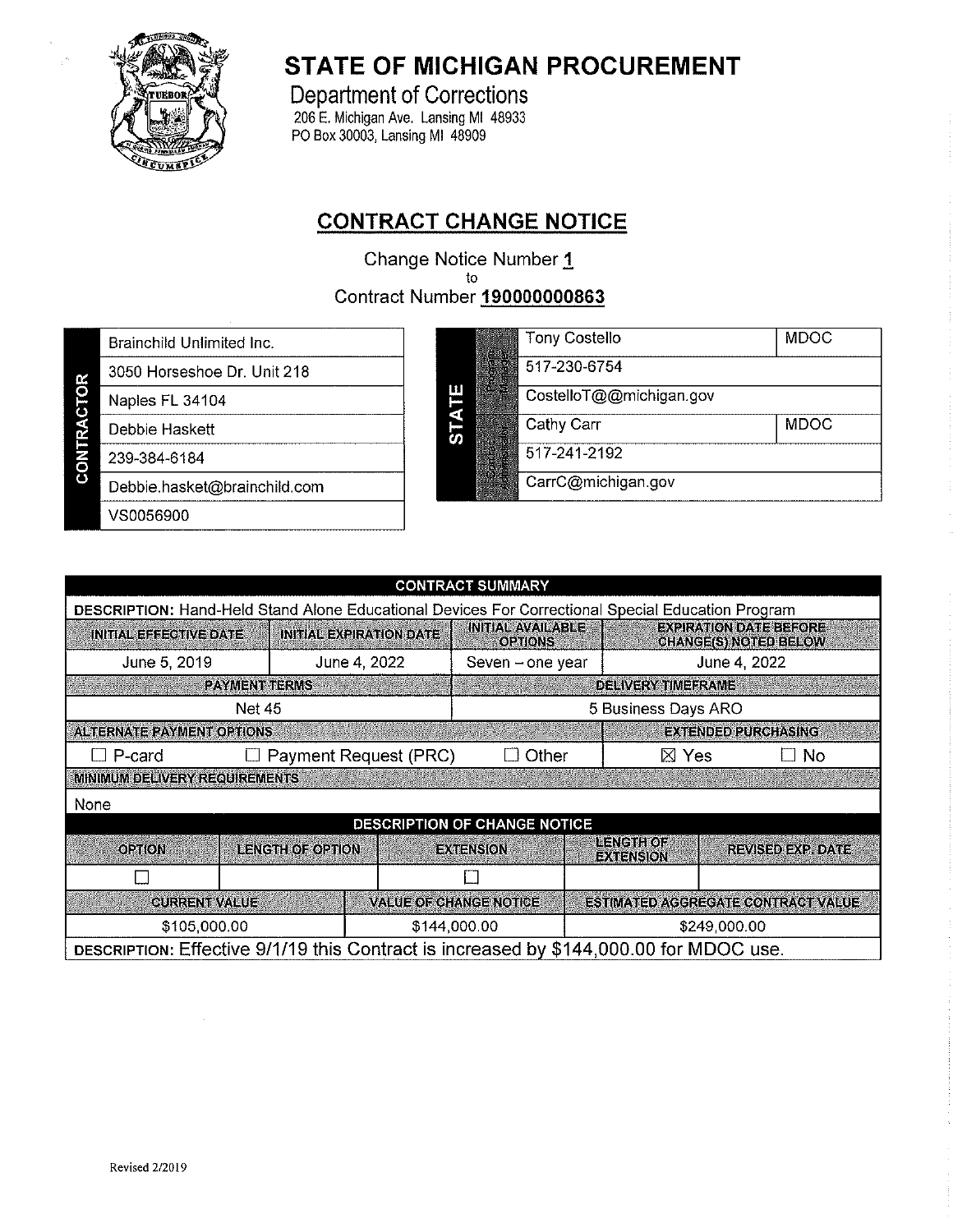$\vec{v}^*$ 

FOR THE CONTRACTOR:

Company Name

**Authorized Agent Signature** 

Authorized Agent (Print or Type)

 $\overline{Date}$ 

FOR THE STATE:

fanature

Lia Gulick, Deputy Director

Name & Title

**Michigan Department of Corrections** 

Agency

 $8 - 26 - 19$ 

Date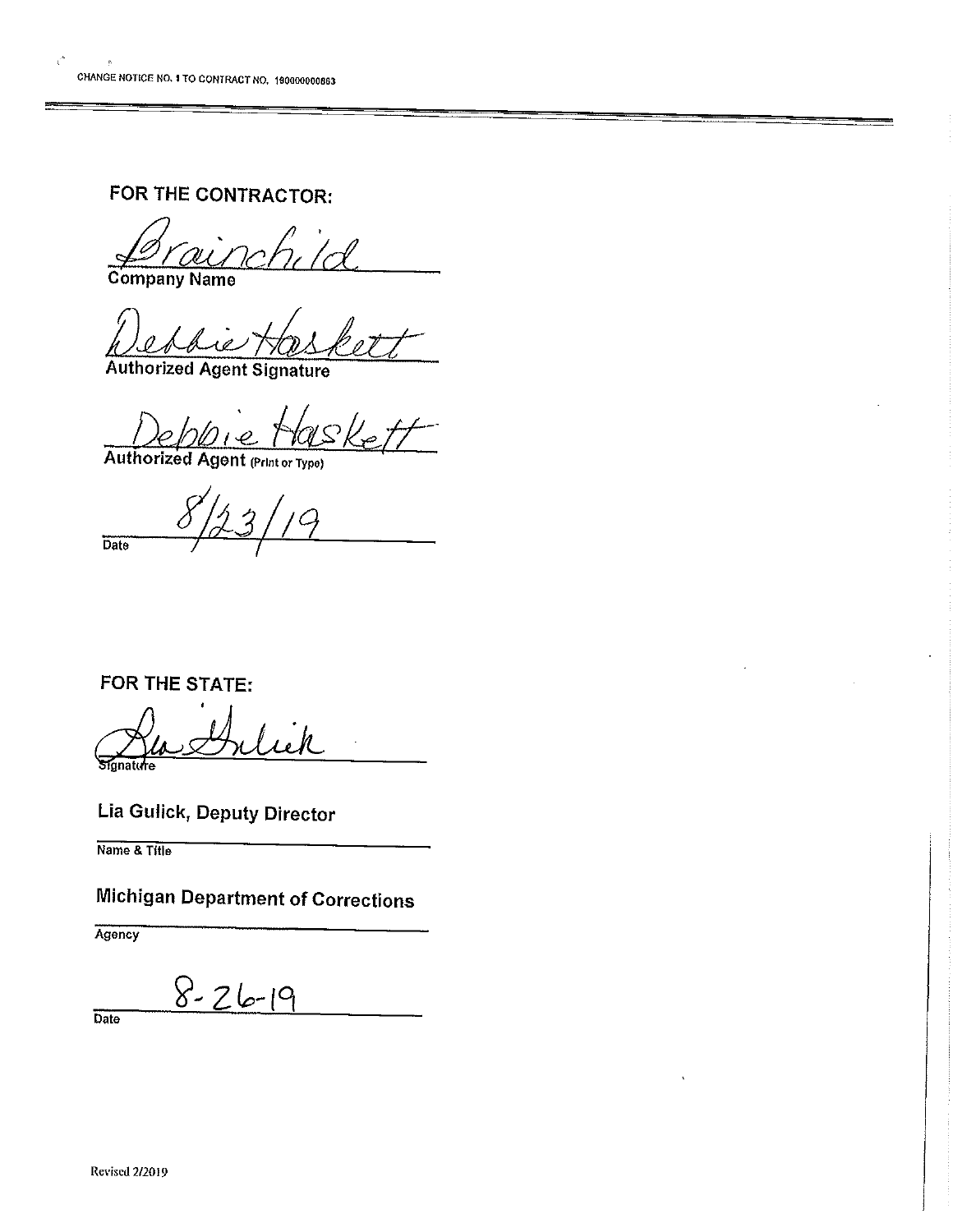# **STATE OF MICHIGAN PROCUREMENT**



Department of Corrections<br>206 E. Michigan Ave. Lansing MI 48933 PO Box 30003, Lansing, MI 48909

## **NOTICE OF CONTRACT**

NOTICE OF CONTRACT NO. 1900000000863

between

THE STATE OF MICHIGAN

and

**Brainchild Unlimited Inc.** 

3050 Horseshoe Dr. Unit 218

Naples FL 34104

Debbie Haskett

 $517 -$ 

239-384-6184

Debbie.haskett@brainchild.com

VS0056900

|              | <b>Tony Costello</b>   | <b>MDOC</b> |
|--------------|------------------------|-------------|
|              | 517-230-6754           |             |
|              | CostelloT@michigan.gov |             |
| <b>STATE</b> | <b>Cathy Carr</b>      | <b>MDOC</b> |
|              | 517-241-2192           |             |
|              | CarrC@michigan.gov     |             |

 $\mathbb{R}$  , and  $\mathbb{R}$ 

| INITIAL EFFECTIVE DATE           | <b>INITIALEXPIRATION DATE</b> | DESCRIPTION: Hand-Held Stand Alone Educational Devices For Correctional Special Education Program<br><b>INITIAL AVAIL ABLE</b><br><b>ORTIONS</b> | EXPIRATION DATE BEFORE     |  |
|----------------------------------|-------------------------------|--------------------------------------------------------------------------------------------------------------------------------------------------|----------------------------|--|
| <b>June 5, 2019</b>              | June 4, 2022                  | Seven - one year                                                                                                                                 | June 4, 2022               |  |
|                                  | <b>PAYMENT TERMS</b>          |                                                                                                                                                  | DELIVERY TIMEFRAME         |  |
| <b>Net 45</b>                    |                               | 5 Business days ARO                                                                                                                              |                            |  |
| <b>ALTERNATE PAYMENT OPTIONS</b> |                               |                                                                                                                                                  | <b>EXTENDED PURCHASING</b> |  |
| $\Box$ P-card<br>⊔               | <b>Payment Request (PRC)</b>  | Other<br>11                                                                                                                                      | Yes<br>$\square$ No        |  |
| MINIMUM DELIVERY REQUIREMENTS    |                               |                                                                                                                                                  |                            |  |
| None                             |                               |                                                                                                                                                  |                            |  |
| <b>MISCELLANEOUS INFORMATION</b> |                               |                                                                                                                                                  |                            |  |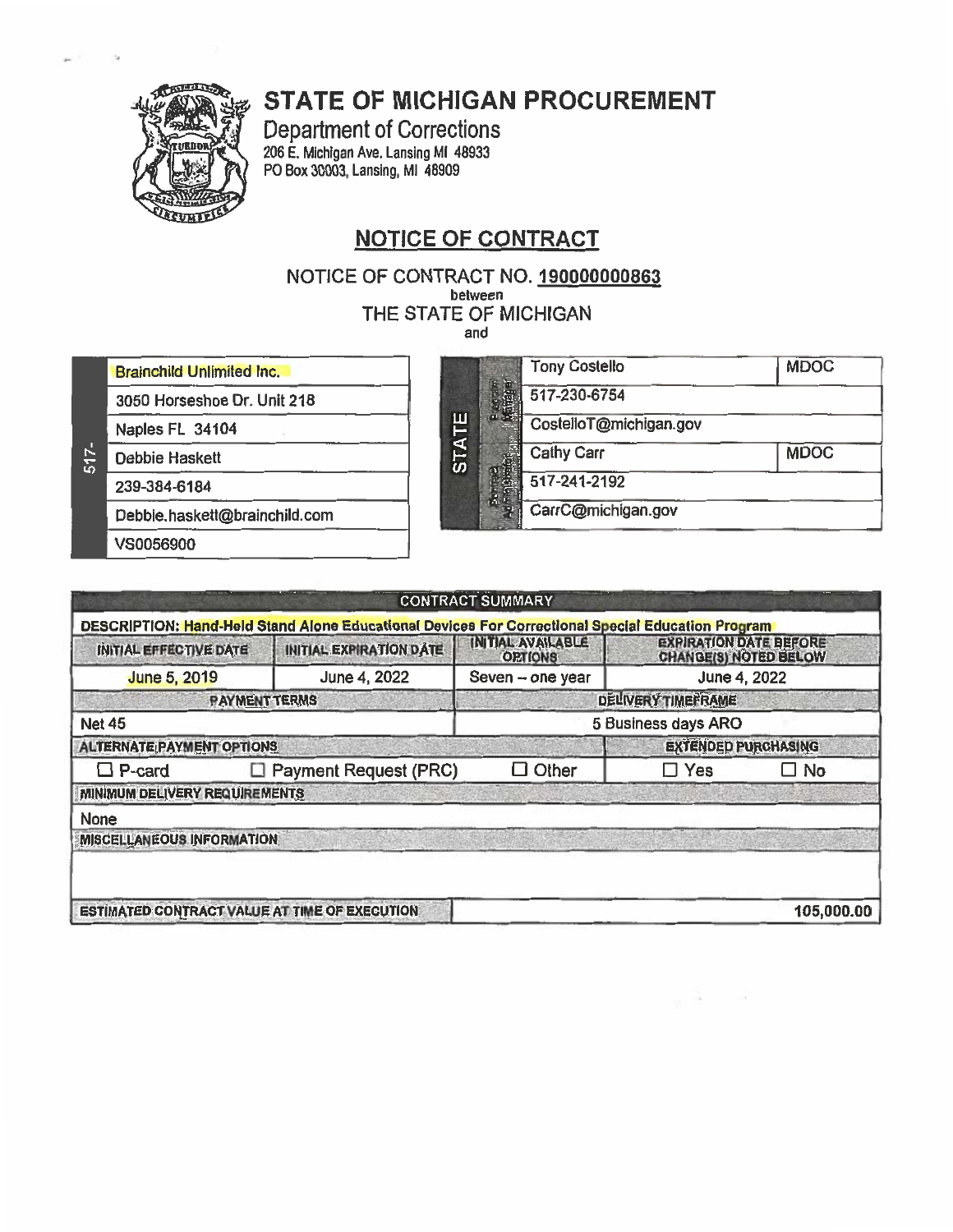## FOR THE CONTRACTOR:

Brainchild

**Company Name** 

<u>Weller Hask</u><br>Authorized Agent Signature

Debbie Haskett

 $5/31/19$ Date

**FOR THE STATE:** 

Guliek Sianáture

Lia Gulick, Acting Deputy Director

Name & Title

**Michigan Department of Corrections** 

**Agency** 

 $6 - 10 - 19$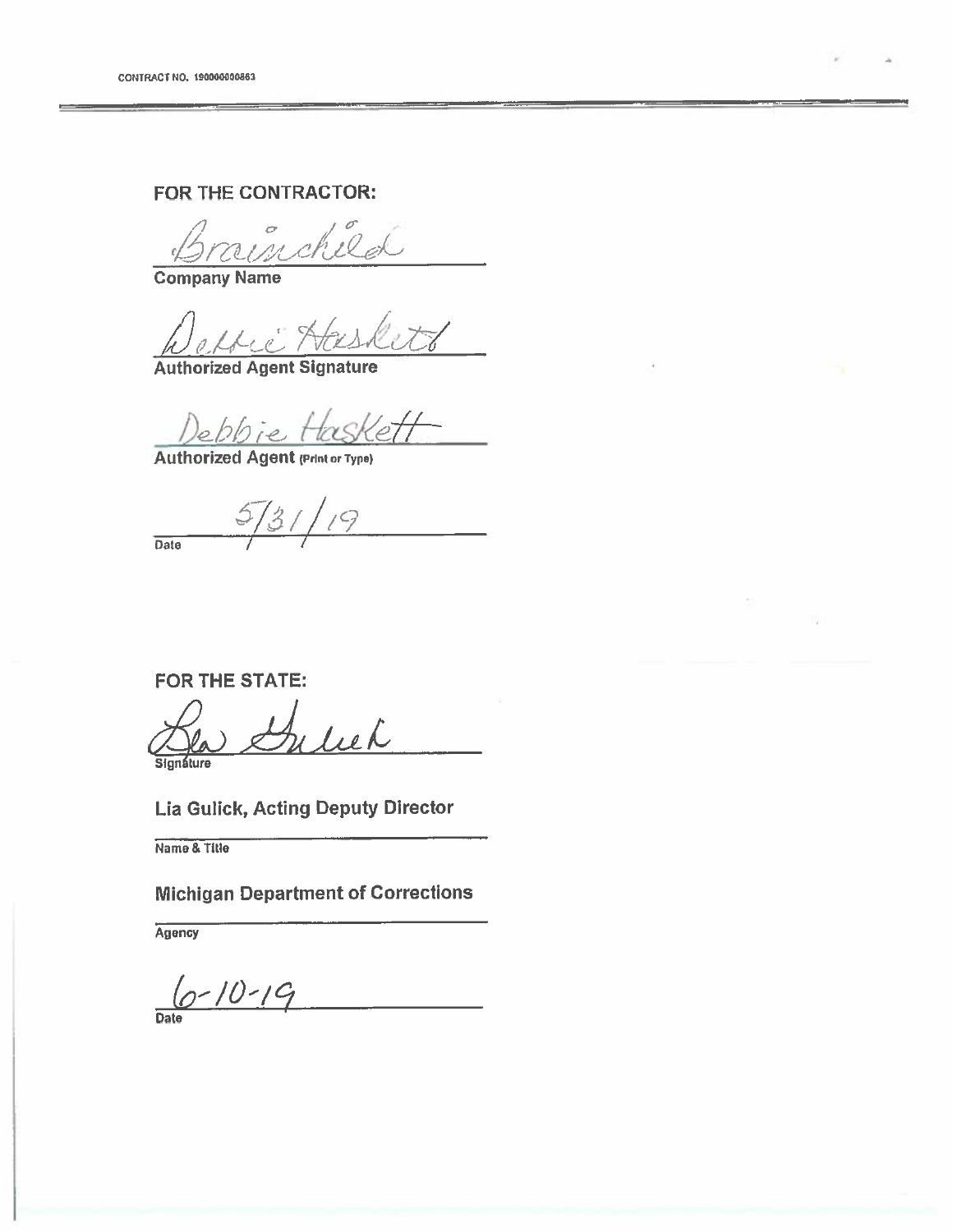

**STATE OF MICHIGAN**

## **STANDARD CONTRACT TERMS**

This STANDARD CONTRACT ("**Contract**") is agreed to between the State of Michigan (the "**State**") and Brainchild Unlimited Inc. ("**Contractor**"), a Florida Corporation. This Contract is effective on June 5, 2019 ("**Effective Date**"), and unless terminated, expires on June 4, 2022.

This Contract may be renewed for up to seven additional one year period(s). Renewal is at the sole discretion of the State and will automatically extend the Term of this Contract. The State will document its exercise of renewal options via Contract Change Notice.]

The parties agree as follows:

**1. Duties of Contractor.** Contractor must perform the services and provide the deliverables described in **Schedule A – Statement of Work** (the "**Contract Activities**"). An obligation to provide delivery of any commodity is considered a service and is a Contract Activity.

Contractor must furnish all labor, equipment, materials, and supplies necessary for the performance of the Contract Activities, and meet operational standards, unless otherwise specified in Schedule A.

Contractor must: (a) perform the Contract Activities in a timely, professional, safe, and workmanlike manner consistent with standards in the trade, profession, or industry; (b) meet or exceed the performance and operational standards, and specifications of the Contract; (c) provide all Contract Activities in good quality, with no material defects; (d) not interfere with the State's operations; (e) obtain and maintain all necessary licenses, permits or other authorizations necessary for the performance of the Contract; (f) cooperate with the State, including the State's quality assurance personnel, and any third party to achieve the objectives of the Contract; (g) return to the State any State-furnished equipment or other resources in the same condition as when provided when no longer required for the Contract; (h) not make any media releases without prior written authorization from the State; (i) assign to the State any claims resulting from state or federal antitrust violations to the extent that those violations concern materials or services supplied by third parties toward fulfillment of the Contract; (j) comply with all State physical and IT security policies and standards which will be made available upon request; and (k) provide the State priority in performance of the Contract except as mandated by federal disaster response requirements. Any breach under this paragraph is considered a material breach.

Contractor must also be clearly identifiable while on State property by wearing identification issued by the State, and clearly identify themselves whenever making contact with the State.

**2. Notices.** All notices and other communications required or permitted under this Contract must be in writing and will be considered given and received: (a) when verified by written receipt if sent by courier; (b) when actually received if sent by mail without verification of receipt; or (c) when verified by automated receipt or electronic logs if sent by facsimile or email.

| If to State:                                                                                                                    | If to Contractor:                                                                                                                                                |
|---------------------------------------------------------------------------------------------------------------------------------|------------------------------------------------------------------------------------------------------------------------------------------------------------------|
| Purchasing<br>Michigan Department of Corrections<br>Grandview Plaza, 5 <sup>th</sup> Floor<br>PO Box 30003<br>Lansing, MI 48909 | Debbie Haskett<br>3050 Horseshoe Drive, Suite 218<br>Naples, FL. 34105<br>Debbie.Haskett@brainchild.com<br>$(239)$ 384-6184 Direct<br>$(800)$ 811-2724, ext. 212 |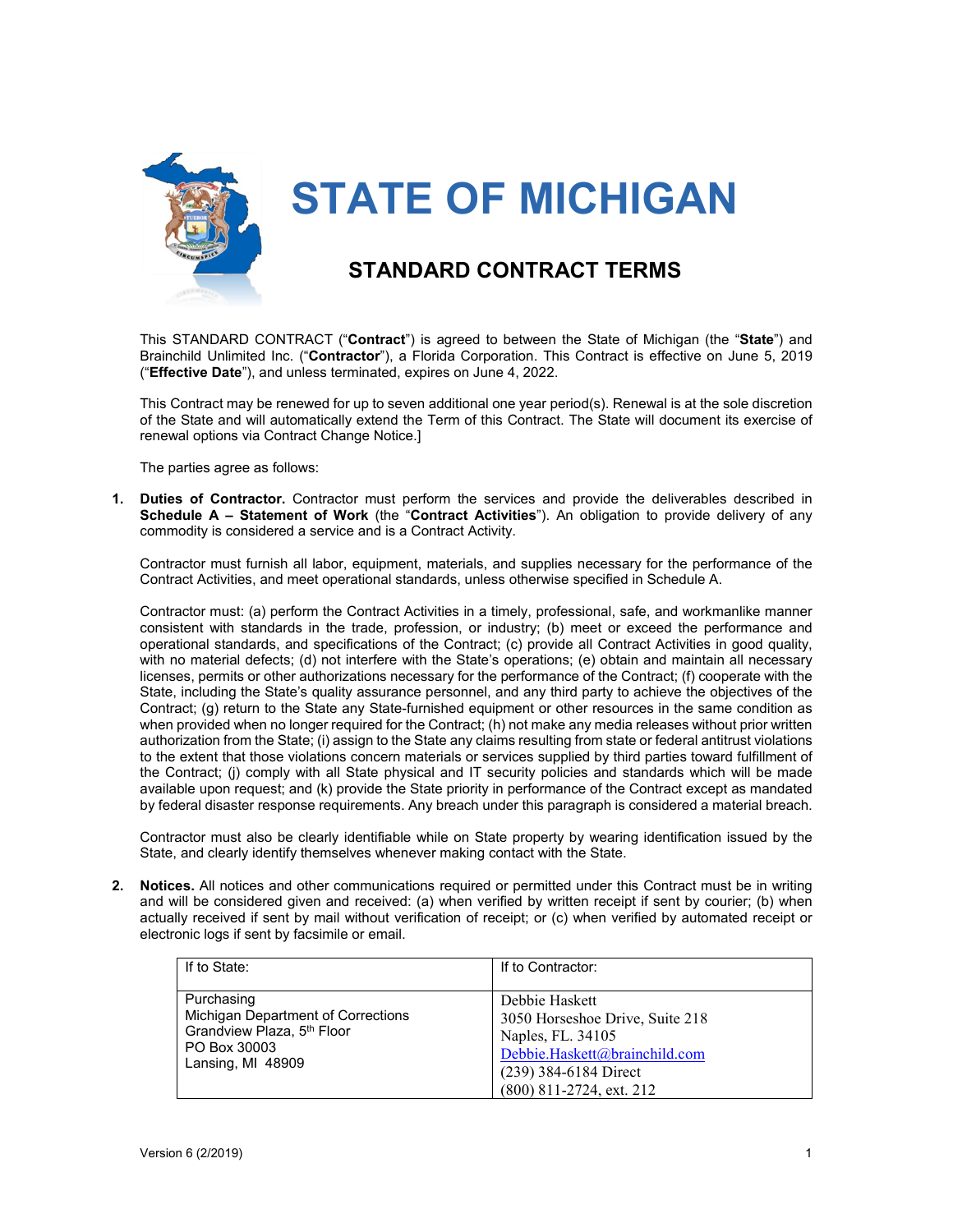**3. Contract Administrator.** The Contract Administrator for each party is the only person authorized to modify any terms of this Contract, and approve and execute any change under this Contract (each a "**Contract Administrator**"):

| State:                                                                                                                                                                         | Contractor:                                                                                                                                                  |
|--------------------------------------------------------------------------------------------------------------------------------------------------------------------------------|--------------------------------------------------------------------------------------------------------------------------------------------------------------|
| Cathy Carr, Buyer<br>Michigan Department of Corrections<br>Grandview Plaza, 5 <sup>th</sup> Floor<br>PO Box 30003<br>Lansing, MI 48909<br>carrc@michigan.gov<br>(517) 241-2192 | Debbie Haskett<br>3050 Horseshoe Drive, Suite 218<br>Naples, FL. 34105<br>Debbie.Haskett@brainchild.com<br>(239) 384-6184 Direct<br>(800) 811-2724, ext. 212 |

**Contract Manager.** The Contract Manager for each party is the sole point of contact for each party on all contract related issues. The Contract Manager will work with the Contract Administrator/Buyer if there are reasons to modify any terms of this Contract:

| State:                                 | Contractor:                     |
|----------------------------------------|---------------------------------|
| Destinie Shipman                       | Debbie Haskett                  |
| Michigan Department of Corrections     | 3050 Horseshoe Drive, Suite 218 |
| Grandview Plaza, 5 <sup>th</sup> Floor | Naples, FL. 34105               |
| PO Box 30003                           | Debbie.Haskett@brainchild.com   |
| Lansing, MI 48909                      | (239) 384-6184 Direct           |
| ShipmanD@michigan.gov                  |                                 |
| (517) 335-2080                         | (800) 811-2724, ext. 212        |

**4. Program Manager.** The Program Manager for each party will monitor and coordinate the day-to-day activities of the Contract (each a "**Program Manager**"):

| State:                                                                                                                                                                                | Contractor:                                                                                                                                                    |
|---------------------------------------------------------------------------------------------------------------------------------------------------------------------------------------|----------------------------------------------------------------------------------------------------------------------------------------------------------------|
| <b>Tony Costello</b><br>Michigan Department of Corrections<br>Grandview Plaza, 5 <sup>th</sup> Floor<br>PO Box 30003<br>Lansing, MI 48909<br>CostelloT@michigan.gov<br>(517) 230-6754 | Debbie Haskett<br>3050 Horseshoe Drive, Suite 218<br>Naples, FL. 34105<br>Debbie.Haskett@brainchild.com<br>(239) 384-6184 Direct<br>$(800)$ 811-2724, ext. 212 |

- **5. Performance Guarantee.** Contractor must at all times have financial resources sufficient, in the opinion of the State, to ensure performance of the Contract and must provide proof upon request. The State may require a performance bond (as specified in Schedule A) if, in the opinion of the State, it will ensure performance of the Contract.
- **6. Insurance Requirements.** Contractor must maintain the insurances identified below and is responsible for all deductibles. All required insurance must: (a) protect the State from claims that may arise out of, are alleged to arise out of, or result from Contractor's or a subcontractor's performance; (b) be primary and noncontributing to any comparable liability insurance (including self-insurance) carried by the State; and (c) be provided by a company with an A.M. Best rating of "A-" or better, and a financial size of VII or better.

| <b>Required Limits</b>                        | <b>Additional Requirements</b> |  |
|-----------------------------------------------|--------------------------------|--|
| <b>Commercial General Liability Insurance</b> |                                |  |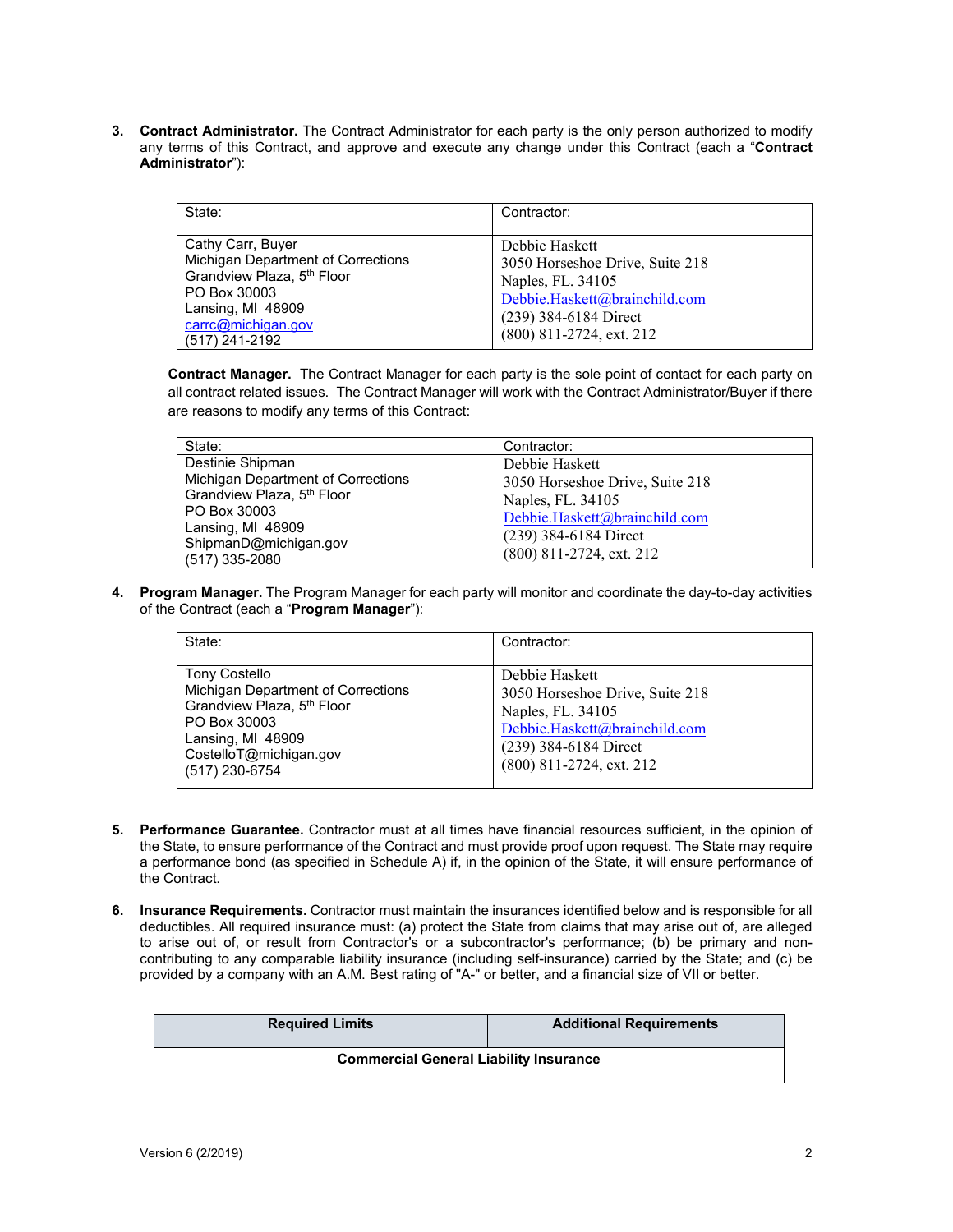| Minimum Limits:                                                                        | Contractor must have their policy endorsed to                                                                                  |
|----------------------------------------------------------------------------------------|--------------------------------------------------------------------------------------------------------------------------------|
| \$1,000,000 Each Occurrence Limit                                                      | add "the State of Michigan, its departments,<br>divisions, agencies, offices, commissions,<br>officers, employees, and agents" |
| \$1,000,000 Personal & Advertising Injury Limit<br>\$2,000,000 General Aggregate Limit | as<br>additional insureds using endorsement CG<br>20 10 11 85, or both CG 2010 07 04 and CG<br>2037 07 04.                     |
| \$2,000,000 Products/Completed Operations                                              |                                                                                                                                |
| Deductible Maximum:                                                                    |                                                                                                                                |
| \$50,000 Each Occurrence                                                               |                                                                                                                                |

| <b>Automobile Liability Insurance</b>                                                  |                                                                                                                                                                                                                                                                                   |  |
|----------------------------------------------------------------------------------------|-----------------------------------------------------------------------------------------------------------------------------------------------------------------------------------------------------------------------------------------------------------------------------------|--|
| Minimum Limits:<br>\$1,000,000 Per Accident                                            | Contractor must have their policy: (1)<br>endorsed to add "the State of Michigan, its<br>departments, divisions, agencies, offices,<br>commissions, officers, employees,<br>and<br>agents" as additional insureds; and (2)<br>include Hired and Non-Owned Automobile<br>coverage. |  |
| <b>Workers' Compensation Insurance</b>                                                 |                                                                                                                                                                                                                                                                                   |  |
| Minimum Limits:<br>Coverage according to applicable laws governing<br>work activities. | Waiver of subrogation, except where waiver<br>is prohibited by law.                                                                                                                                                                                                               |  |
| <b>Employers Liability Insurance</b>                                                   |                                                                                                                                                                                                                                                                                   |  |
| Minimum Limits:                                                                        |                                                                                                                                                                                                                                                                                   |  |
| \$500,000 Each Accident                                                                |                                                                                                                                                                                                                                                                                   |  |
| \$500,000 Each Employee by Disease                                                     |                                                                                                                                                                                                                                                                                   |  |
| \$500,000 Aggregate Disease.                                                           |                                                                                                                                                                                                                                                                                   |  |

If any of the required policies provide **claims-made** coverage, the Contractor must: (a) provide coverage with a retroactive date before the effective date of the contract or the beginning of Contract Activities; (b) maintain coverage and provide evidence of coverage for at least three (3) years after completion of the Contract Activities; and (c) if coverage is cancelled or not renewed, and not replaced with another claims-made policy form with a retroactive date prior to the contract effective date, Contractor must purchase extended reporting coverage for a minimum of three (3) years after completion of work.

Contractor must: (a) provide insurance certificates to the Contract Administrator, containing the agreement or delivery order number, at Contract formation and within 20 calendar days of the expiration date of the applicable policies; (b) require that subcontractors maintain the required insurances contained in this Section; (c) notify the Contract Administrator within 5 business days if any insurance is cancelled; and (d) waive all rights against the State for damages covered by insurance. Failure to maintain the required insurance does not limit this waiver.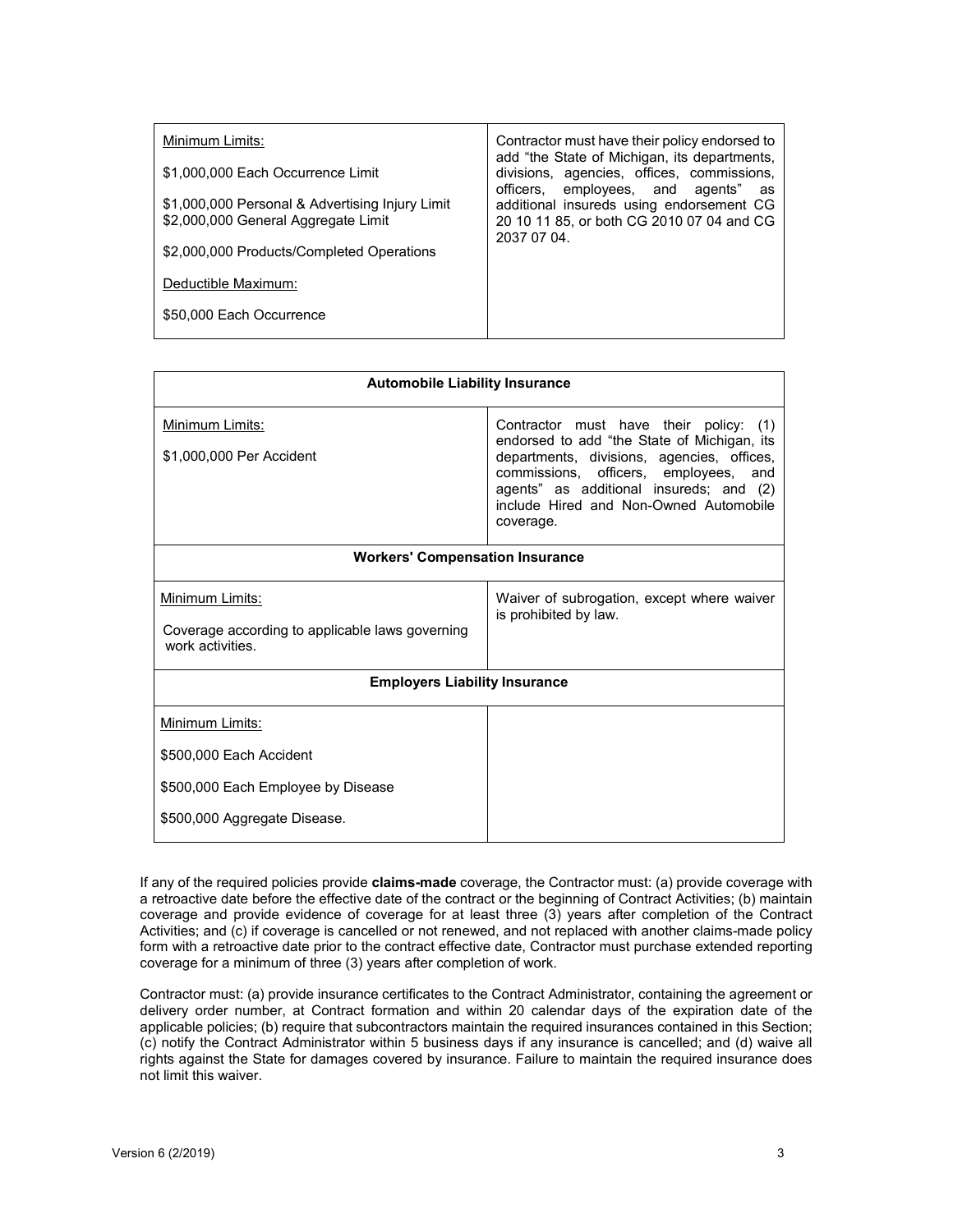This Section is not intended to and is not to be construed in any manner as waiving, restricting or limiting the liability of either party for any obligations under this Contract (including any provisions hereof requiring Contractor to indemnify, defend and hold harmless the State).

#### **7. Reserved.**

**8. Extended Purchasing Program.** This contract is extended to MiDEAL members. MiDEAL members include local units of government, school districts, universities, community colleges, and nonprofit hospitals. A current list of MiDEAL members is available at [www.michigan.gov/mideal.](http://www.michigan.gov/mideal)

Upon written agreement between the State and Contractor, this contract may also be extended to: (a) other states (including governmental subdivisions and authorized entities) and (b) State of Michigan employees.

If extended, Contractor must supply all Contract Activities at the established Contract prices and terms. The State reserves the right to impose an administrative fee and negotiate additional discounts based on any increased volume generated by such extensions.

Contractor must submit invoices to, and receive payment from, extended purchasing program members on a direct and individual basis.

- **9. Independent Contractor.** Contractor is an independent contractor and assumes all rights, obligations and liabilities set forth in this Contract. Contractor, its employees, and agents will not be considered employees of the State. No partnership or joint venture relationship is created by virtue of this Contract. Contractor, and not the State, is responsible for the payment of wages, benefits and taxes of Contractor's employees and any subcontractors. Prior performance does not modify Contractor's status as an independent contractor.
- **10. Subcontracting.** Contractor may not delegate any of its obligations under the Contract without the prior written approval of the State. Contractor must notify the State at least 90 calendar days before the proposed delegation and provide the State any information it requests to determine whether the delegation is in its best interest. If approved, Contractor must: (a) be the sole point of contact regarding all contractual matters, including payment and charges for all Contract Activities; (b) make all payments to the subcontractor; and (c) incorporate the terms and conditions contained in this Contract in any subcontract with a subcontractor. Contractor remains responsible for the completion of the Contract Activities, compliance with the terms of this Contract, and the acts and omissions of the subcontractor. The State, in its sole discretion, may require the replacement of any subcontractor.
- **11. Staffing.** The State's Contract Administrator may require Contractor to remove or reassign personnel by providing a notice to Contractor.
- **12. Background Checks.** Pursuant to Michigan law, all agencies subject to IRS Pub. 1075 are required to ask the Michigan State Police to perform fingerprint background checks on all employees, including Contractor and Subcontractor employees, who may have access to any database of information maintained by the federal government that contains confidential or personal information, including, but not limited to, federal tax information. Further, pursuant to Michigan law, any agency described above is prohibited from providing Contractors or Subcontractors with the result of such background check. For more information, please see Michigan Public Act 427 of 2018. Upon request, Contractor must perform background checks on all employees and subcontractors and its employees prior to their assignment. The scope is at the discretion of the State and documentation must be provided as requested. Contractor is responsible for all costs associated with the requested background checks. The State, in its sole discretion, may also perform background checks.
- **13. Assignment.** Contractor may not assign this Contract to any other party without the prior approval of the State. Upon notice to Contractor, the State, in its sole discretion, may assign in whole or in part, its rights or responsibilities under this Contract to any other party. If the State determines that a novation of the Contract to a third party is necessary, Contractor will agree to the novation and provide all necessary documentation and signatures.
- **14. Change of Control.** Contractor will notify within 30 days of any public announcement or otherwise once legally permitted to do so, the State of a change in Contractor's organizational structure or ownership. For purposes of this Contract, a change in control means any of the following: (a) a sale of more than 50% of Contractor's stock; (b) a sale of substantially all of Contractor's assets; (c) a change in a majority of Contractor's board members; (d) consummation of a merger or consolidation of Contractor with any other entity; (e) a change in ownership through a transaction or series of transactions; (f) or the board (or the stockholders) approves a plan of complete liquidation. A change of control does not include any consolidation or merger effected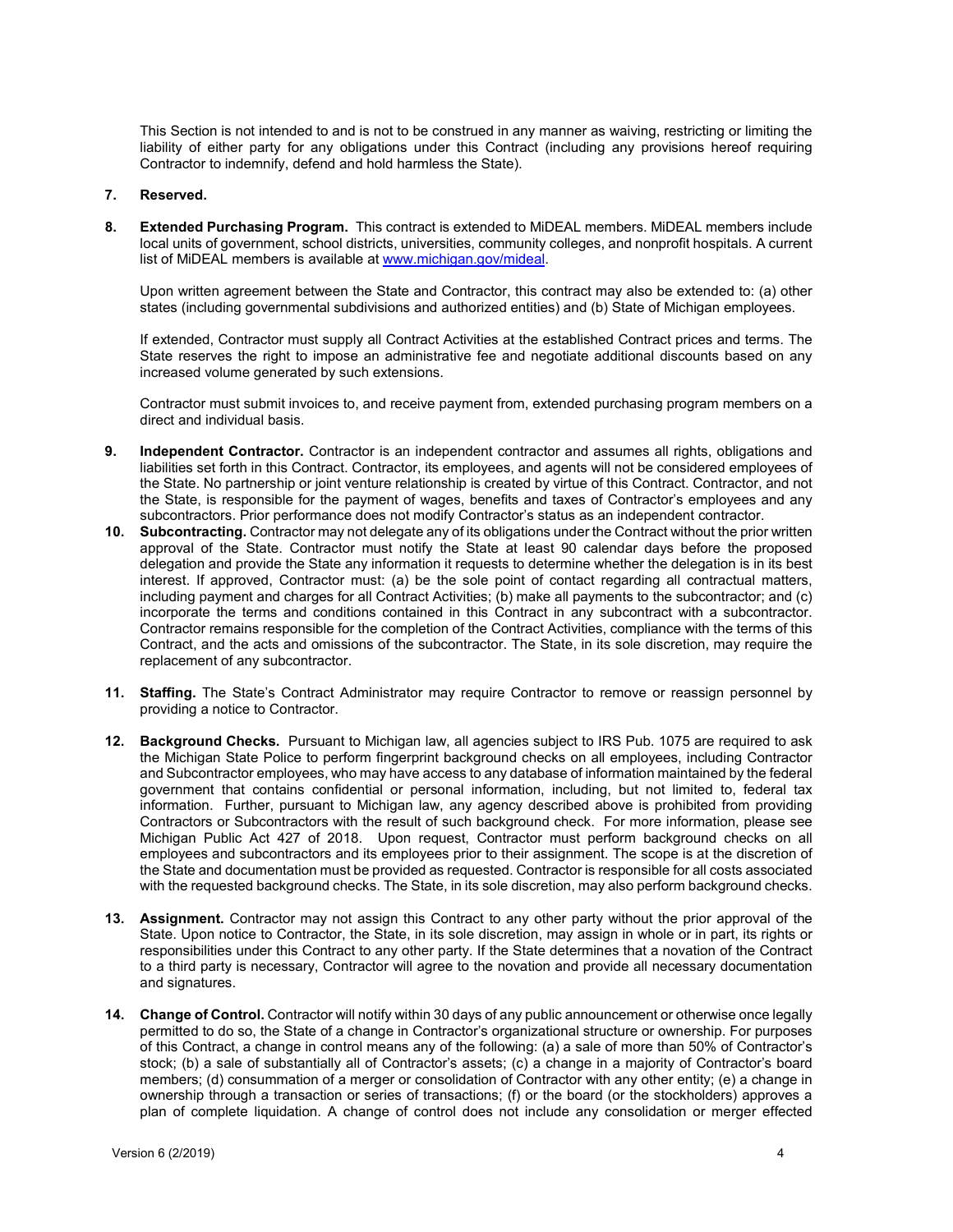exclusively to change the domicile of Contractor, or any transaction or series of transactions principally for bona fide equity financing purposes.

In the event of a change of control, Contractor must require the successor to assume this Contract and all of its obligations under this Contract.

- **15. Ordering.** Contractor is not authorized to begin performance until receipt of authorization as identified in Schedule A.
- **16. Acceptance.** Contract Activities are subject to inspection and testing by the State within 30 calendar days of the State's receipt of them ("**State Review Period**"), unless otherwise provided in Schedule A. If the Contract Activities are not fully accepted by the State, the State will notify Contractor by the end of the State Review Period that either: (a) the Contract Activities are accepted, but noted deficiencies must be corrected; or (b) the Contract Activities are rejected. If the State finds material deficiencies, it may: (i) reject the Contract Activities without performing any further inspections; (ii) demand performance at no additional cost; or (iii) terminate this Contract in accordance with Section [23,](#page-9-0) Termination for Cause.

Within 10 business days from the date of Contractor's receipt of notification of acceptance with deficiencies or rejection of any Contract Activities, Contractor must cure, at no additional cost, the deficiency and deliver unequivocally acceptable Contract Activities to the State. If acceptance with deficiencies or rejection of the Contract Activities impacts the content or delivery of other non-completed Contract Activities, the parties' respective Program Managers must determine an agreed to number of days for re-submission that minimizes the overall impact to the Contract. However, nothing herein affects, alters, or relieves Contractor of its obligations to correct deficiencies in accordance with the time response standards set forth in this Contract.

If Contractor is unable or refuses to correct the deficiency within the time response standards set forth in this Contract, the State may cancel the order in whole or in part. The State, or a third party identified by the State, may perform the Contract Activities and recover the difference between the cost to cure and the Contract price plus an additional 10% administrative fee.

- **17. Delivery.** Contractor must deliver all Contract Activities F.O.B. destination, within the State premises with transportation and handling charges paid by Contractor, unless otherwise specified in Schedule A. All containers and packaging become the State's exclusive property upon acceptance.
- **18. Risk of Loss and Title.** Until final acceptance, title and risk of loss or damage to Contract Activities remains with Contractor. Contractor is responsible for filing, processing, and collecting all damage claims. The State will record and report to Contractor any evidence of visible damage. If the State rejects the Contract Activities, Contractor must remove them from the premises within 10 calendar days after notification of rejection. The risk of loss of rejected or non-conforming Contract Activities remains with Contractor. Rejected Contract Activities not removed by Contractor within 10 calendar days will be deemed abandoned by Contractor, and the State will have the right to dispose of it as its own property. Contractor must reimburse the State for costs and expenses incurred in storing or effecting removal or disposition of rejected Contract Activities.
- **19. Warranty Period.** The warranty period, if applicable, for Contract Activities is a fixed period commencing on the date specified in Schedule A. If the Contract Activities do not function as warranted during the warranty period, the State may return such non-conforming Contract Activities to the Contractor for a full refund.
- **20. Terms of Payment.** Invoices must conform to the requirements communicated from time-to-time by the State. All undisputed amounts are payable within 45 days of the State's receipt. Contractor may only charge for Contract Activities performed as specified in Schedule A. Invoices must include an itemized statement of all charges. The State is exempt from State sales tax for direct purchases and may be exempt from federal excise tax, if Services purchased under this Agreement are for the State's exclusive use. All prices are exclusive of taxes, and Contractor is responsible for all sales, use and excise taxes, and any other similar taxes, duties and charges of any kind imposed by any federal, state, or local governmental entity on any amounts payable by the State under this Contract.

The State has the right to withhold payment of any disputed amounts until the parties agree as to the validity of the disputed amount. The State will notify Contractor of any dispute within a reasonable time. Payment by the State will not constitute a waiver of any rights as to Contractor's continuing obligations, including claims for deficiencies or substandard Contract Activities. Contractor's acceptance of final payment by the State constitutes a waiver of all claims by Contractor against the State for payment under this Contract, other than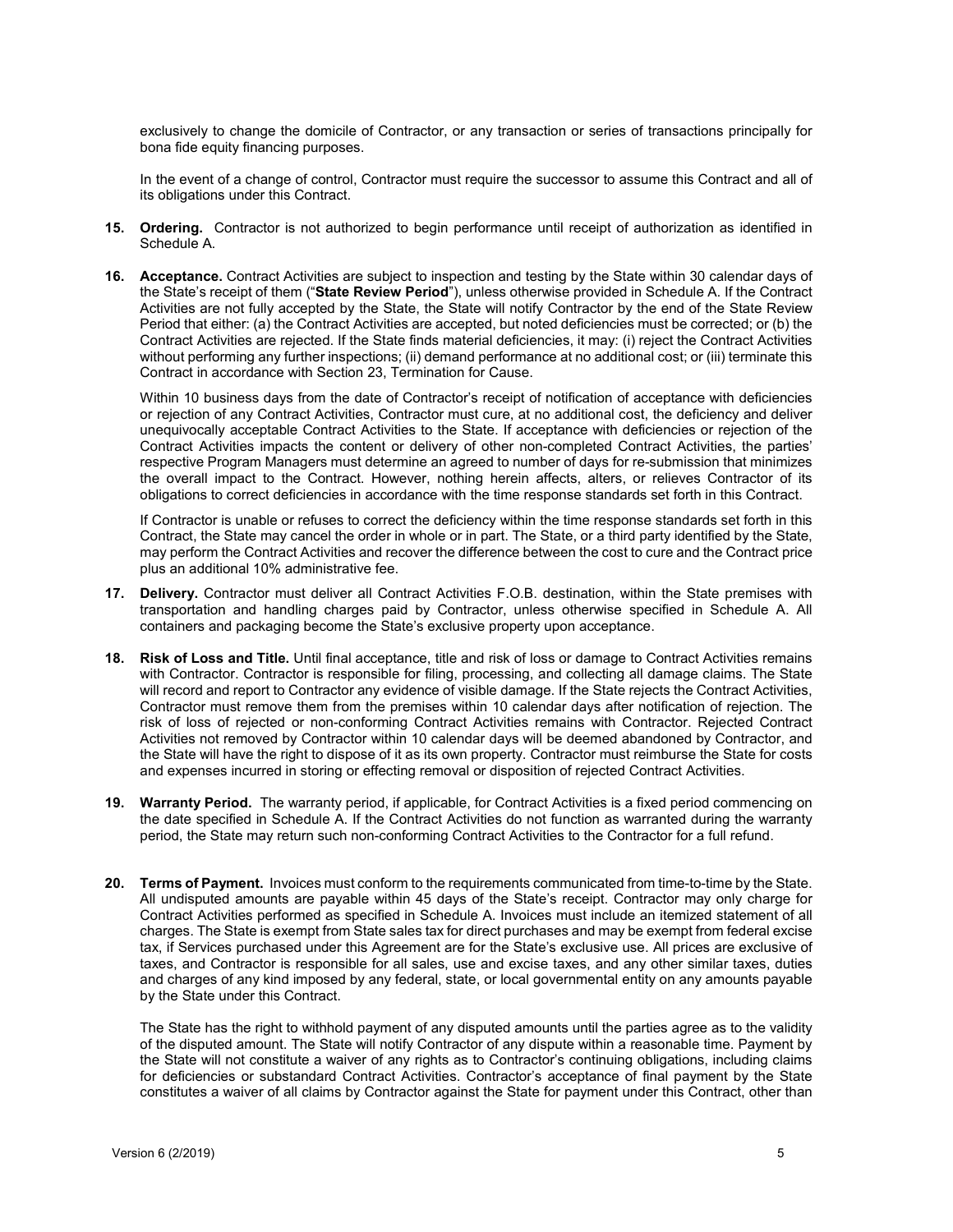those claims previously filed in writing on a timely basis and still disputed.

The State will only disburse payments under this Contract through Electronic Funds Transfer (EFT). Contractor must register with the State at<http://www.michigan.gov/SIGMAVSS> to receive electronic fund transfer payments. If Contractor does not register, the State is not liable for failure to provide payment. Without prejudice to any other right or remedy it may have, the State reserves the right to set off at any time any amount then due and owing to it by Contractor against any amount payable by the State to Contractor under this Contract.

- **21. Liquidated Damages.** Liquidated damages, if applicable, will be assessed as described in Schedule A.
- **22. Stop Work Order.** The State may suspend any or all activities under the Contract at any time. The State will provide Contractor a written stop work order detailing the suspension. Contractor must comply with the stop work order upon receipt. Within 90 calendar days, or any longer period agreed to by Contractor, the State will either: (a) issue a notice authorizing Contractor to resume work, or (b) terminate the Contract or delivery order. The State will not pay for Contract Activities, Contractor's lost profits, or any additional compensation during a stop work period.
- <span id="page-9-0"></span>**23. Termination for Cause.** The State may terminate this Contract for cause, in whole or in part, if Contractor, as determined by the State: (a) endangers the value, integrity, or security of any location, data, or personnel; (b) becomes insolvent, petitions for bankruptcy court proceedings, or has an involuntary bankruptcy proceeding filed against it by any creditor; (c) engages in any conduct that may expose the State to liability; (d) breaches any of its material duties or obligations; or (e) fails to cure a breach within the time stated in a notice of breach. Any reference to specific breaches being material breaches within this Contract will not be construed to mean that other breaches are not material.

If the State terminates this Contract under this Section, the State will issue a termination notice specifying whether Contractor must: (a) cease performance immediately, or (b) continue to perform for a specified period. If it is later determined that Contractor was not in breach of the Contract, the termination will be deemed to have been a Termination for Convenience, effective as of the same date, and the rights and obligations of the parties will be limited to those provided in Section 24, Termination for Convenience.

The State will only pay for amounts due to Contractor for Contract Activities accepted by the State on or before the date of termination, subject to the State's right to set off any amounts owed by the Contractor for the State's reasonable costs in terminating this Contract. The Contractor must pay all reasonable costs incurred by the State in terminating this Contract for cause, including administrative costs, attorneys' fees, court costs, transition costs, and any costs the State incurs to procure the Contract Activities from other sources.

- **24. Termination for Convenience.** The State may immediately terminate this Contract in whole or in part without penalty and for any reason, including but not limited to, appropriation or budget shortfalls. The termination notice will specify whether Contractor must: (a) cease performance of the Contract Activities immediately, or (b) continue to perform the Contract Activities in accordance with Section [25,](#page-9-1) Transition Responsibilities. If the State terminates this Contract for convenience, the State will pay all reasonable costs, as determined by the State, for State approved Transition Responsibilities.
- <span id="page-9-1"></span>**25. Transition Responsibilities.** Upon termination or expiration of this Contract for any reason, Contractor must, for a period of time specified by the State (not to exceed 90 calendar days), provide all reasonable transition assistance requested by the State, to allow for the expired or terminated portion of the Contract Activities to continue without interruption or adverse effect, and to facilitate the orderly transfer of such Contract Activities to the State or its designees. Such transition assistance may include, but is not limited to: (a) continuing to perform the Contract Activities at the established Contract rates; (b) taking all reasonable and necessary measures to transition performance of the work, including all applicable Contract Activities, training, equipment, software, leases, reports and other documentation, to the State or the State's designee; (c) taking all necessary and appropriate steps, or such other action as the State may direct, to preserve, maintain, protect, or return to the State all materials, data, property, and confidential information provided directly or indirectly to Contractor by any entity, agent, vendor, or employee of the State; (d) transferring title in and delivering to the State, at the State's discretion, all completed or partially completed deliverables prepared under this Contract as of the Contract termination date; and (e) preparing an accurate accounting from which the State and Contractor may reconcile all outstanding accounts (collectively, "**Transition Responsibilities**"). This Contract will automatically be extended through the end of the transition period.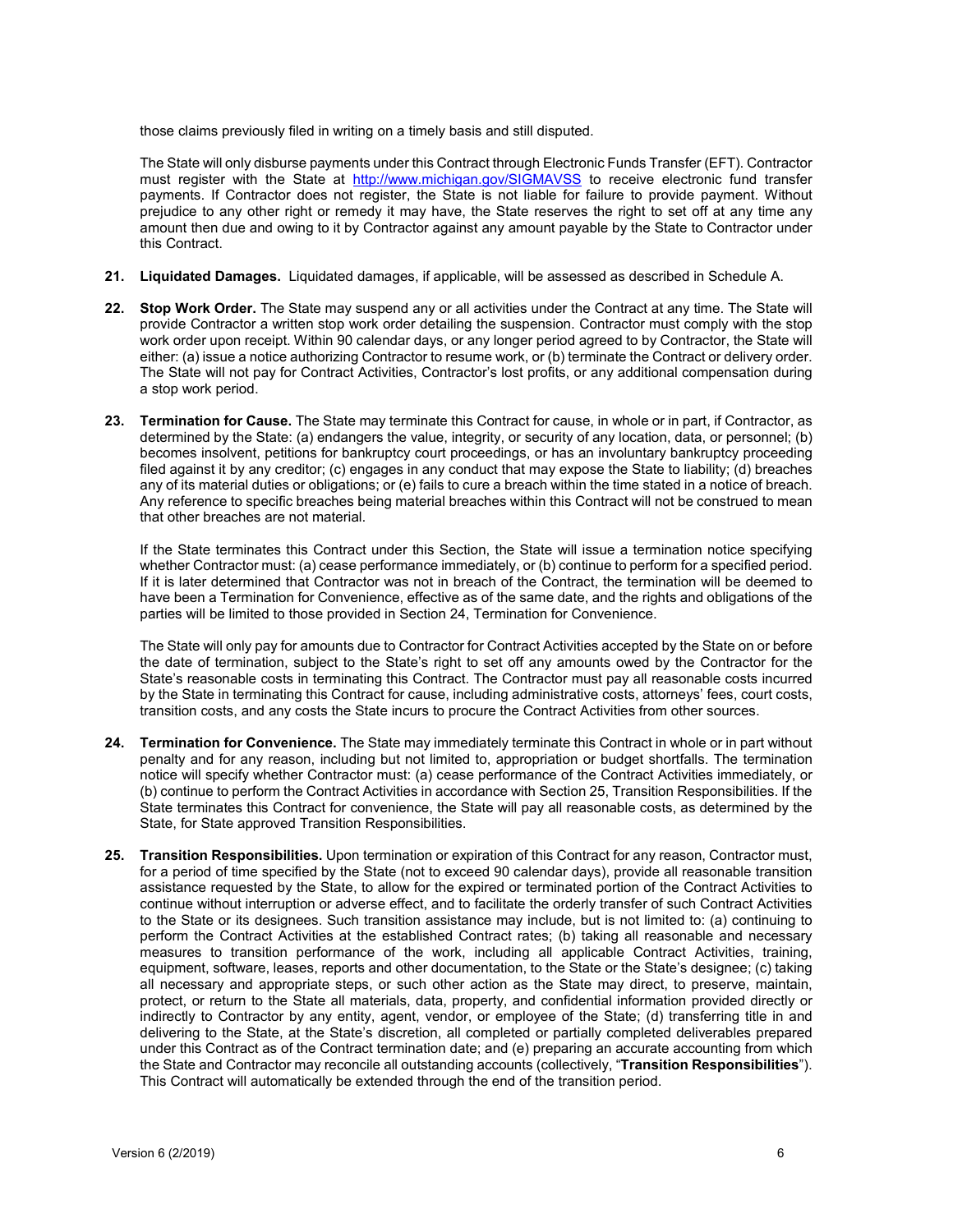**26. General Indemnification.** Contractor must defend, indemnify and hold the State, its departments, divisions, agencies, offices, commissions, officers, and employees harmless, without limitation, from and against any and all actions, claims, losses, liabilities, damages, costs, attorney fees, and expenses (including those required to establish the right to indemnification), arising out of or relating to: (a) any breach by Contractor (or any of Contractor's employees, agents, subcontractors, or by anyone else for whose acts any of them may be liable) of any of the promises, agreements, representations, warranties, or insurance requirements contained in this Contract; (b) any infringement, misappropriation, or other violation of any intellectual property right or other right of any third party; (c) any bodily injury, death, or damage to real or tangible personal property occurring wholly or in part due to action or inaction by Contractor (or any of Contractor's employees, agents, subcontractors, or by anyone else for whose acts any of them may be liable); and (d) any acts or omissions of Contractor (or any of Contractor's employees, agents, subcontractors, or by anyone else for whose acts any of them may be liable).

The State will notify Contractor in writing if indemnification is sought; however, failure to do so will not relieve Contractor, except to the extent that Contractor is materially prejudiced. Contractor must, to the satisfaction of the State, demonstrate its financial ability to carry out these obligations.

The State is entitled to: (i) regular updates on proceeding status; (ii) participate in the defense of the proceeding; (iii) employ its own counsel; and to (iv) retain control of the defense if the State deems necessary. Contractor will not, without the State's written consent (not to be unreasonably withheld), settle, compromise, or consent to the entry of any judgment in or otherwise seek to terminate any claim, action, or proceeding. To the extent that any State employee, official, or law may be involved or challenged, the State may, at its own expense, control the defense of that portion of the claim.

Any litigation activity on behalf of the State, or any of its subdivisions under this Section, must be coordinated with the Department of Attorney General. An attorney designated to represent the State may not do so until approved by the Michigan Attorney General and appointed as a Special Assistant Attorney General.

- **27. Infringement Remedies.** If, in either party's opinion, any piece of equipment, software, commodity, or service supplied by Contractor or its subcontractors, or its operation, use or reproduction, is likely to become the subject of a copyright, patent, trademark, or trade secret infringement claim, Contractor must, at its expense: (a) procure for the State the right to continue using the equipment, software, commodity, or service, or if this option is not reasonably available to Contractor, (b) replace or modify the same so that it becomes noninfringing; or (c) accept its return by the State with appropriate credits to the State against Contractor's charges and reimburse the State for any losses or costs incurred as a consequence of the State ceasing its use and returning it.
- **28. Limitation of Liability and Disclaimer of Damages. IN NO EVENT WILL THE STATE'S AGGREGATE LIABILITY TO CONTRACTOR UNDER THIS CONTRACT, REGARDLESS OF THE FORM OF ACTION, WHETHER IN CONTRACT, TORT, NEGLIGENCE, STRICT LIABILITY OR BY STATUTE OR OTHERWISE, FOR ANY CLAIM RELATED TO OR ARISING UNDER THIS CONTRACT, EXCEED THE MAXIMUM AMOUNT OF FEES PAYABLE UNDER THIS CONTRACT.** The State is not liable for consequential, incidental, indirect, or special damages, regardless of the nature of the action.
- **29. Disclosure of Litigation, or Other Proceeding.** Contractor must notify the State within 14 calendar days of receiving notice of any litigation, investigation, arbitration, or other proceeding (collectively, "**Proceeding**") involving Contractor, a subcontractor, or an officer or director of Contractor or subcontractor, that arises during the term of the Contract, including: (a) a criminal Proceeding; (b) a parole or probation Proceeding; (c) a Proceeding under the Sarbanes-Oxley Act; (d) a civil Proceeding involving: (1) a claim that might reasonably be expected to adversely affect Contractor's viability or financial stability; or (2) a governmental or public entity's claim or written allegation of fraud; or (e) a Proceeding involving any license that Contractor is required to possess in order to perform under this Contract.
- **30. State Data.** All data and information provided to Contractor by or on behalf of the State, and all data and information derived therefrom, is the exclusive property of the State ("**State Data**"); this definition is to be construed as broadly as possible. Upon request, Contractor must provide to the State, or a third party designated by the State, all State Data within 10 calendar days of the request and in the format requested by the State. Contractor will assume all costs incurred in compiling and supplying State Data. No State Data may be used for any marketing purposes.

## **31. Reserved.**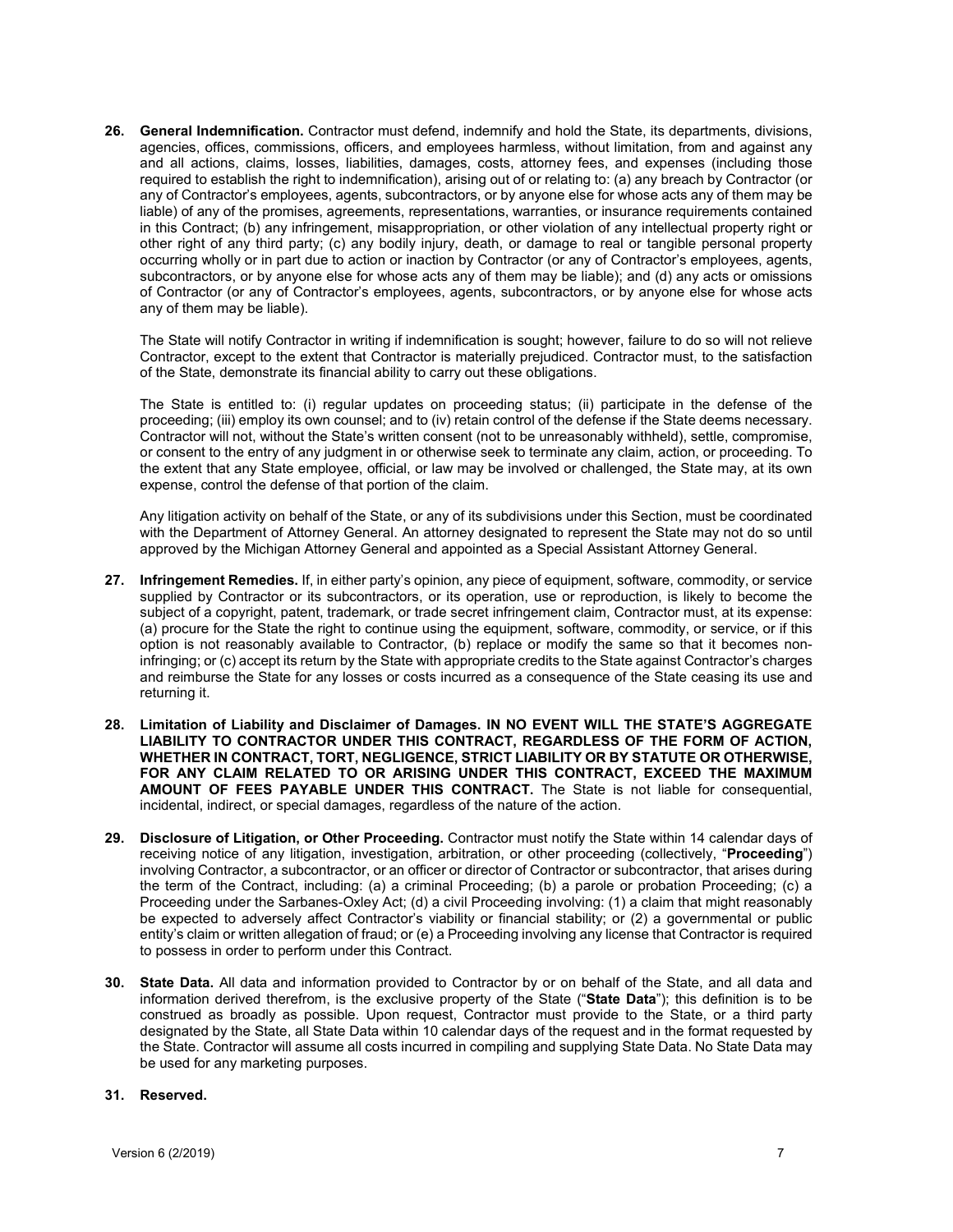- **32. Non-Disclosure of Confidential Information.** The parties acknowledge that each party may be exposed to or acquire communication or data of the other party that is confidential, privileged communication not intended to be disclosed to third parties. The provisions of this Section survive the termination of this Contract.
	- a. Meaning of Confidential Information. For the purposes of this Contract, the term "**Confidential Information**" means all information and documentation of a party that: (a) has been marked "confidential" or with words of similar meaning, at the time of disclosure by such party; (b) if disclosed orally or not marked "confidential" or with words of similar meaning, was subsequently summarized in writing by the disclosing party and marked "confidential" or with words of similar meaning; and, (c) should reasonably be recognized as confidential information of the disclosing party. The term "Confidential Information" does not include any information or documentation that was: (a) subject to disclosure under the Michigan Freedom of Information Act (FOIA); (b) already in the possession of the receiving party without an obligation of confidentiality; (c) developed independently by the receiving party, as demonstrated by the receiving party, without violating the disclosing party's proprietary rights; (d) obtained from a source other than the disclosing party without an obligation of confidentiality; or, (e) publicly available when received, or thereafter became publicly available (other than through any unauthorized disclosure by, through, or on behalf of, the receiving party). For purposes of this Contract, in all cases and for all matters, State Data is deemed to be Confidential Information.
	- b. **Obligation of Confidentiality**. The parties agree to hold all Confidential Information in strict confidence and not to copy, reproduce, sell, transfer, or otherwise dispose of, give or disclose such Confidential Information to third parties other than employees, agents, or subcontractors of a party who have a need to know in connection with this Contract or to use such Confidential Information for any purposes whatsoever other than the performance of this Contract. The parties agree to advise and require their respective employees, agents, and subcontractors of their obligations to keep all Confidential Information confidential. Disclosure to a subcontractor is permissible where: (a) use of a subcontractor is authorized under this Contract; (b) the disclosure is necessary or otherwise naturally occurs in connection with work that is within the subcontractor's responsibilities; and (c) Contractor obligates the subcontractor in a written contract to maintain the State's Confidential Information in confidence. At the State's request, any employee of Contractor or any subcontractor may be required to execute a separate agreement to be bound by the provisions of this Section.
	- c. Cooperation to Prevent Disclosure of Confidential Information. Each party must use its best efforts to assist the other party in identifying and preventing any unauthorized use or disclosure of any Confidential Information. Without limiting the foregoing, each party must advise the other party immediately in the event either party learns or has reason to believe that any person who has had access to Confidential Information has violated or intends to violate the terms of this Contract and each party will cooperate with the other party in seeking injunctive or other equitable relief against any such person.
	- d. Remedies for Breach of Obligation of Confidentiality. Each party acknowledges that breach of its obligation of confidentiality may give rise to irreparable injury to the other party, which damage may be inadequately compensable in the form of monetary damages. Accordingly, a party may seek and obtain injunctive relief against the breach or threatened breach of the foregoing undertakings, in addition to any other legal remedies which may be available, to include, in the case of the State, at the sole election of the State, the immediate termination, without liability to the State, of this Contract or any Statement of Work corresponding to the breach or threatened breach.
	- e. Surrender of Confidential Information upon Termination. Upon termination of this Contract or a Statement of Work, in whole or in part, each party must, within 5 calendar days from the date of termination, return to the other party any and all Confidential Information received from the other party, or created or received by a party on behalf of the other party, which are in such party's possession, custody, or control; provided, however, that Contractor must return State Data to the State following the timeframe and procedure described further in this Contract. Should Contractor or the State determine that the return of any Confidential Information is not feasible, such party must destroy the Confidential Information and must certify the same in writing within 5 calendar days from the date of termination to the other party. However, the State's legal ability to destroy Contractor data may be restricted by its retention and disposal schedule, in which case Contractor's Confidential Information will be destroyed after the retention period expires.

## **33. Reserved.**

## **34. Reserved.**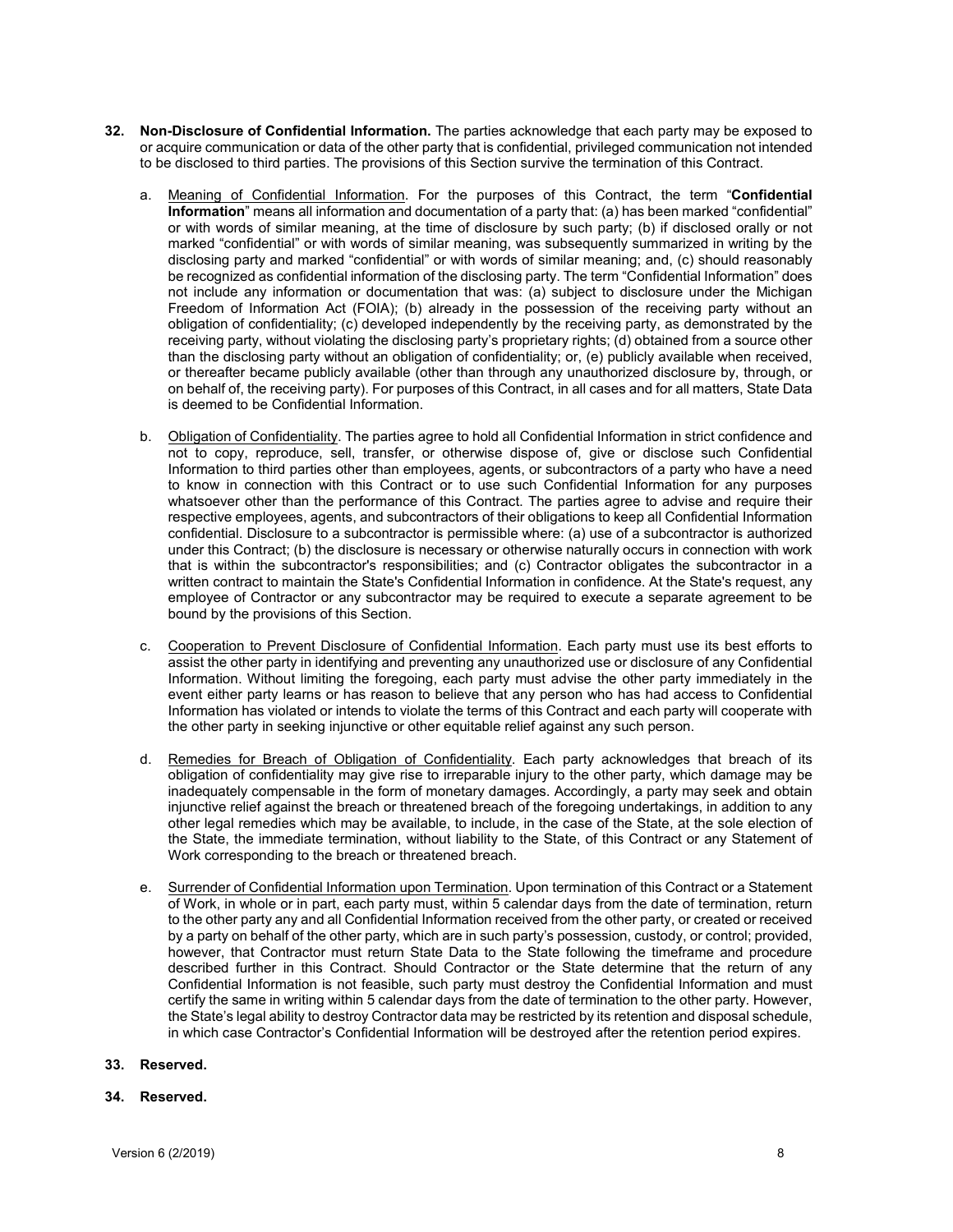## **35. Reserved.**

**36. Records Maintenance, Inspection, Examination, and Audit.** The State or its designee may audit Contractor to verify compliance with this Contract. Contractor must retain and provide to the State or its designee and the auditor general upon request, all financial and accounting records related to the Contract through the term of the Contract and for 4 years after the latter of termination, expiration, or final payment under this Contract or any extension ("**Audit Period**"). If an audit, litigation, or other action involving the records is initiated before the end of the Audit Period, Contractor must retain the records until all issues are resolved.

Within 10 calendar days of providing notice, the State and its authorized representatives or designees have the right to enter and inspect Contractor's premises or any other places where Contract Activities are being performed, and examine, copy, and audit all records related to this Contract. Contractor must cooperate and provide reasonable assistance. If any financial errors are revealed, the amount in error must be reflected as a credit or debit on subsequent invoices until the amount is paid or refunded. Any remaining balance at the end of the Contract must be paid or refunded within 45 calendar days.

This Section applies to Contractor, any parent, affiliate, or subsidiary organization of Contractor, and any subcontractor that performs Contract Activities in connection with this Contract.

- **37. Warranties and Representations.** Contractor represents and warrants: (a) Contractor is the owner or licensee of any Contract Activities that it licenses, sells, or develops and Contractor has the rights necessary to convey title, ownership rights, or licensed use; (b) all Contract Activities are delivered free from any security interest, lien, or encumbrance and will continue in that respect; (c) the Contract Activities will not infringe the patent, trademark, copyright, trade secret, or other proprietary rights of any third party; (d) Contractor must assign or otherwise transfer to the State or its designee any manufacturer's warranty for the Contract Activities; (e) the Contract Activities are merchantable and fit for the specific purposes identified in the Contract; (f) the Contract signatory has the authority to enter into this Contract; (g) all information furnished by Contractor in connection with the Contract fairly and accurately represents Contractor's business, properties, finances, and operations as of the dates covered by the information, and Contractor will inform the State of any material adverse changes;(h) all information furnished and representations made in connection with the award of this Contract is true, accurate, and complete, and contains no false statements or omits any fact that would make the information misleading; and that (i) Contractor is neither currently engaged in nor will engage in the boycott of a person based in or doing business with a strategic partner as described in 22 USC 8601 to 8606. A breach of this Section is considered a material breach of this Contract, which entitles the State to terminate this Contract under Sectio[n 23,](#page-9-0) Termination for Cause.
- **38. Conflicts and Ethics.** Contractor will uphold high ethical standards and is prohibited from: (a) holding or acquiring an interest that would conflict with this Contract; (b) doing anything that creates an appearance of impropriety with respect to the award or performance of the Contract; (c) attempting to influence or appearing to influence any State employee by the direct or indirect offer of anything of value; or (d) paying or agreeing to pay any person, other than employees and consultants working for Contractor, any consideration contingent upon the award of the Contract. Contractor must immediately notify the State of any violation or potential violation of these standards. This Section applies to Contractor, any parent, affiliate, or subsidiary organization of Contractor, and any subcontractor that performs Contract Activities in connection with this Contract.
- **39. Compliance with Laws.** Contractor must comply with all federal, state and local laws, rules and regulations.
- **40. Reserved.**
- **41. Reserved.**
- **42. Nondiscrimination.** Under the Elliott-Larsen Civil Rights Act, 1976 PA 453, MCL 37.2101, *et seq*., the Persons with Disabilities Civil Rights Act, 1976 PA 220, MCL 37.1101, *et seq*., and [Executive Directive 2019-](https://www.michigan.gov/whitmer/0,9309,7-387-90499_90704-486781--,00.html) [09.](https://www.michigan.gov/whitmer/0,9309,7-387-90499_90704-486781--,00.html) Contractor and its subcontractors agree not to discriminate against an employee or applicant for employment with respect to hire, tenure, terms, conditions, or privileges of employment, or a matter directly or indirectly related to employment, because of race, color, religion, national origin, age, sex (as defined in Executive Directive 2019-09), height, weight, marital status, partisan considerations, any mental or physical disability, or genetic information that is unrelated to the person's ability to perform the duties of a particular job or position. Breach of this covenant is a material breach of this Contract.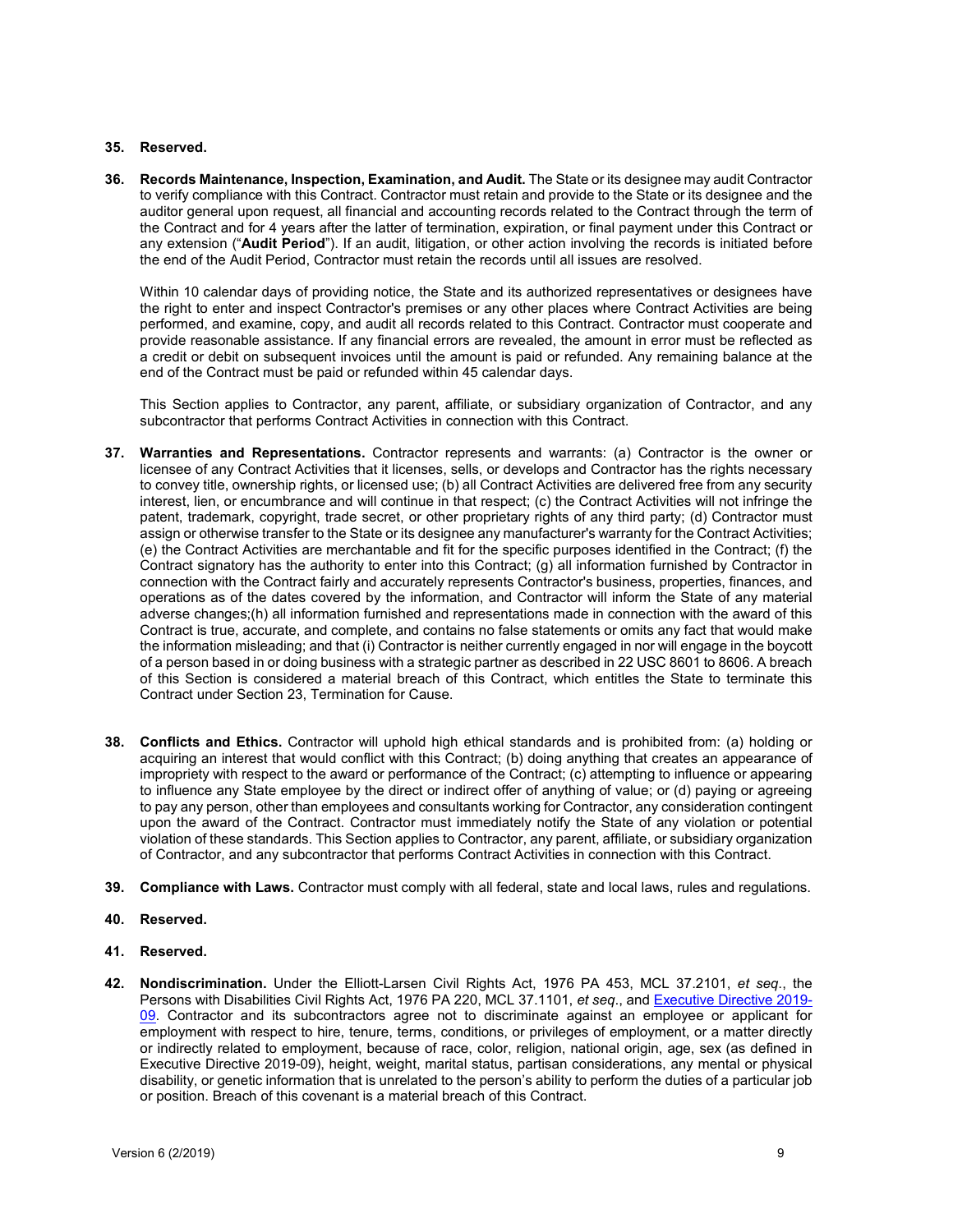- **43. Unfair Labor Practice.** Under MCL 423.324, the State may void any Contract with a Contractor or subcontractor who appears on the Unfair Labor Practice register compiled under MCL 423.322.
- **44. Governing Law.** This Contract is governed, construed, and enforced in accordance with Michigan law, excluding choice-of-law principles, and all claims relating to or arising out of this Contract are governed by Michigan law, excluding choice-of-law principles. Any dispute arising from this Contract must be resolved in Michigan Court of Claims. Contractor consents to venue in Ingham County, and waives any objections, such as lack of personal jurisdiction or *forum non conveniens*. Contractor must appoint agents in Michigan to receive service of process.
- **45. Non-Exclusivity.** Nothing contained in this Contract is intended nor will be construed as creating any requirements contract with Contractor. This Contract does not restrict the State or its agencies from acquiring similar, equal, or like Contract Activities from other sources.
- **46. Force Majeure.** Neither party will be in breach of this Contract because of any failure arising from any disaster or acts of god that are beyond their control and without their fault or negligence. Each party will use commercially reasonable efforts to resume performance. Contractor will not be relieved of a breach or delay caused by its subcontractors. If immediate performance is necessary to ensure public health and safety, the State may immediately contract with a third party.
- **47. Dispute Resolution.** The parties will endeavor to resolve any Contract dispute in accordance with this provision. The dispute will be referred to the parties' respective Contract Administrators or Program Managers. Such referral must include a description of the issues and all supporting documentation. The parties must submit the dispute to a senior executive if unable to resolve the dispute within 15 business days. The parties will continue performing while a dispute is being resolved, unless the dispute precludes performance. A dispute involving payment does not preclude performance.

Litigation to resolve the dispute will not be instituted until after the dispute has been elevated to the parties' senior executive and either concludes that resolution is unlikely or fails to respond within 15 business days. The parties are not prohibited from instituting formal proceedings: (a) to avoid the expiration of statute of limitations period; (b) to preserve a superior position with respect to creditors; or (c) where a party makes a determination that a temporary restraining order or other injunctive relief is the only adequate remedy. This Section does not limit the State's right to terminate the Contract.

- **48. Media Releases.** News releases (including promotional literature and commercial advertisements) pertaining to the Contract or project to which it relates must not be made without prior written State approval, and then only in accordance with the explicit written instructions of the State.
- **49. Website Incorporation.** The State is not bound by any content on Contractor's website unless expressly incorporated directly into this Contract.
- **50. Schedules**. All Schedules and Exhibits that are referenced herein and attached hereto are hereby incorporated by reference. The following Schedules are attached hereto and incorporated herein:

| <b>Schedule A</b> | Statement of Work |
|-------------------|-------------------|
| <b>Schedule B</b> | Pricing           |

**51. Entire Agreement and Order of Precedence.** This Contract, which includes Schedule A – Statement of Work, and schedules and exhibits which are hereby expressly incorporated, is the entire agreement of the parties related to the Contract Activities. This Contract supersedes and replaces all previous understandings and agreements between the parties for the Contract Activities. If there is a conflict between documents, the order of precedence is: (a) first, this Contract, excluding its schedules, exhibits, and Schedule A – Statement of Work; (b) second, Schedule A – Statement of Work as of the Effective Date; and (c) third, schedules expressly incorporated into this Contract as of the Effective Date. NO TERMS ON CONTRACTOR'S INVOICES, ORDERING DOCUMENTS, WEBSITE, BROWSE-WRAP, SHRINK-WRAP, CLICK-WRAP, CLICK-THROUGH OR OTHER NON-NEGOTIATED TERMS AND CONDITIONS PROVIDED WITH ANY OF THE CONTRACT ACTIVITIES WILL CONSTITUTE A PART OR AMENDMENT OF THIS CONTRACT OR IS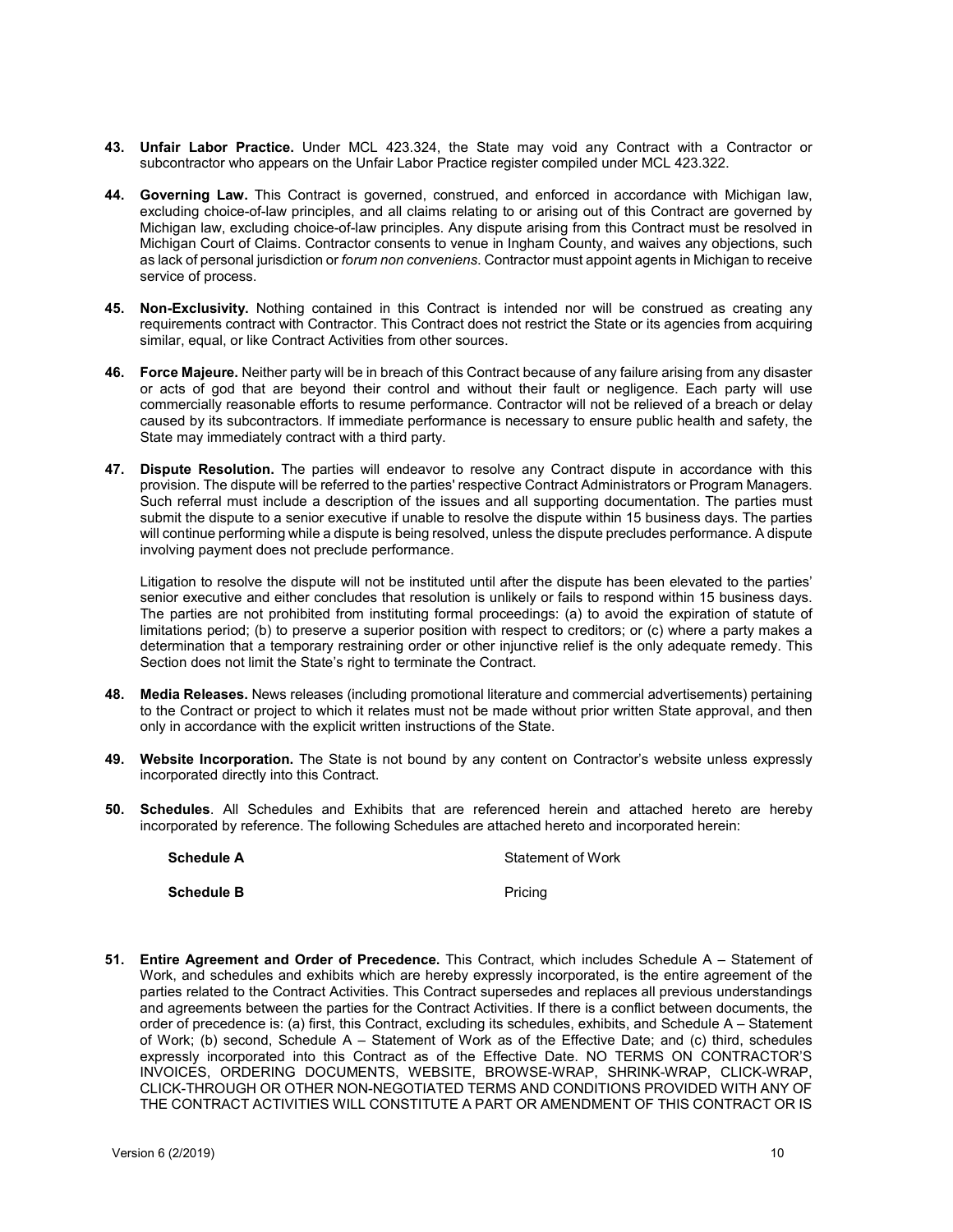BINDING ON THE STATE FOR ANY PURPOSE. ALL SUCH OTHER TERMS AND CONDITIONS HAVE NO FORCE AND EFFECT AND ARE DEEMED REJECTED BY THE STATE, EVEN IF ACCESS TO OR USE OF THE CONTRACT ACTIVITIES REQUIRES AFFIRMATIVE ACCEPTANCE OF SUCH TERMS AND CONDITIONS.

- **52. Severability.** If any part of this Contract is held invalid or unenforceable, by any court of competent jurisdiction, that part will be deemed deleted from this Contract and the severed part will be replaced by agreed upon language that achieves the same or similar objectives. The remaining Contract will continue in full force and effect.
- **53. Waiver.** Failure to enforce any provision of this Contract will not constitute a waiver.
- **54. Survival.** The provisions of this Contract that impose continuing obligations, including warranties and representations, termination, transition, insurance coverage, indemnification, and confidentiality, will survive the expiration or termination of this Contract.
- **55. Contract Modification.** This Contract may not be amended except by signed agreement between the parties (a "**Contract Change Notice**"). Notwithstanding the foregoing, no subsequent Statement of Work or Contract Change Notice executed after the Effective Date will be construed to amend this Contract unless it specifically states its intent to do so and cites the section or sections amended.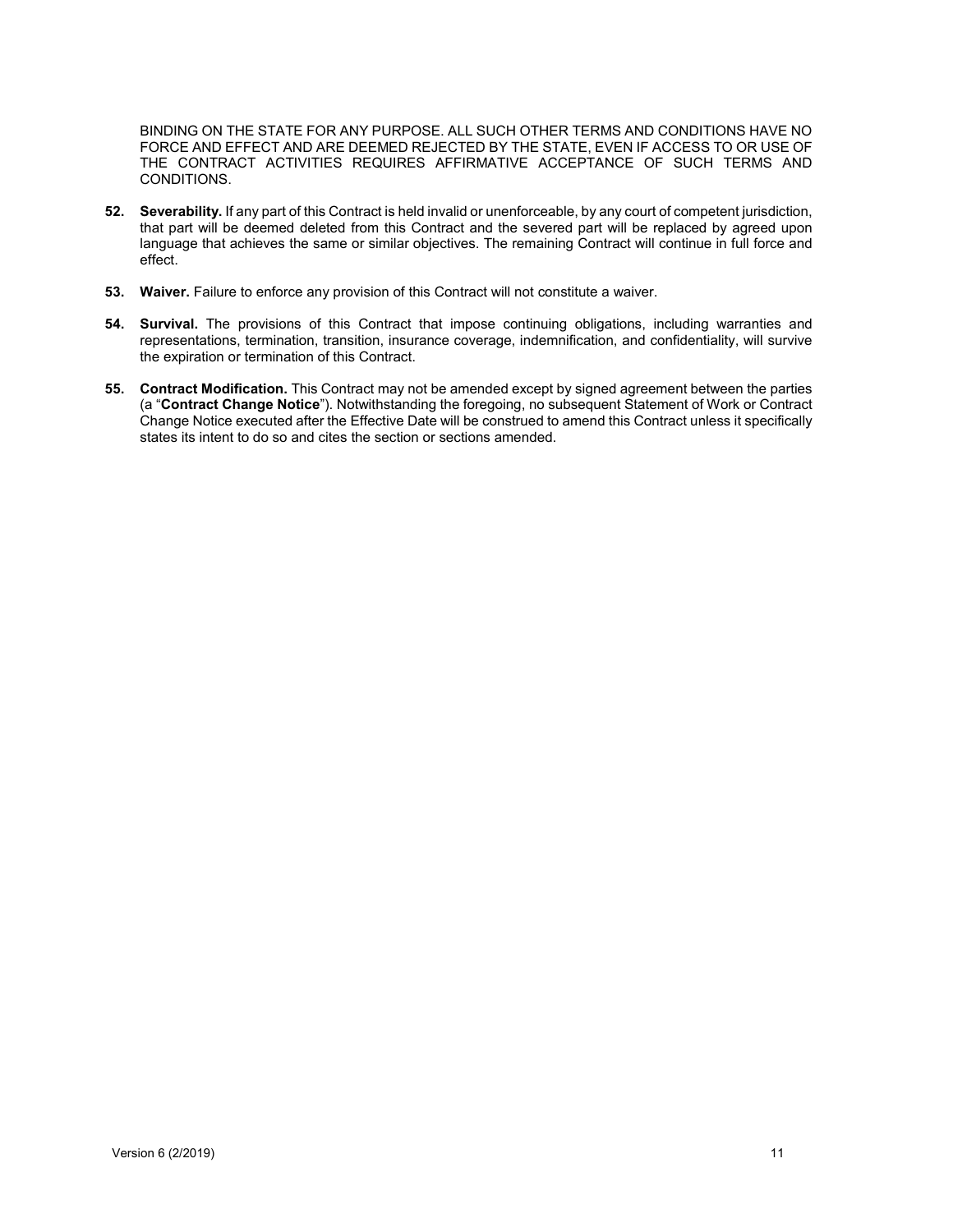#### **Federal Provisions Addendum**

The provisions in this addendum may apply if the purchase will be paid for in whole or in part with funds obtained from the federal government. If any provision below is not required by federal law for this Contract, then it does not apply and must be disregarded. If any provision below is required to be included in this Contract by federal law, then the applicable provision applies and the language is not negotiable. If any provision below conflicts with the State's terms and conditions, including any attachments, schedules, or exhibits to the State's Contract, the provisions below take priority to the extent a provision is required by federal law; otherwise, the order of precedence set forth in the Contract applies. Hyperlinks are provided for convenience only; broken hyperlinks will not relieve Contractor from compliance with the law.

**1. Federally Assisted Construction Contracts.** If this contract is a "**federally assisted construction contract**" as defined in [41 CRF Part 60-1.3,](https://www.law.cornell.edu/cfr/text/41/60-1.3) and except as otherwise may be provided under [41 CRF Part 60,](https://www.law.cornell.edu/cfr/text/41/part-60) then during performance of this Contract, the Contractor agrees as follows:

(1) The Contractor will not discriminate against any employee or applicant for employment because of race, color, religion, sex, sexual orientation, gender identity, or national origin. The Contractor will take affirmative action to ensure that applicants are employed, and that employees are treated during employment without regard to their race, color, religion, sex, sexual orientation, gender identity, or national origin. Such action shall include, but not be limited to the following:

Employment, upgrading, demotion, or transfer; recruitment or recruitment advertising; layoff or termination; rates of pay or other forms of compensation; and selection for training, including apprenticeship. The Contractor agrees to post in conspicuous places, available to employees and applicants for employment, notices to be provided setting forth the provisions of this nondiscrimination clause.

(2) The Contractor will, in all solicitations or advertisements for employees placed by or on behalf of the Contractor, state that all qualified applicants will receive consideration for employment without regard to race, color, religion, sex, sexual orientation, gender identity, or national origin.

(3) The Contractor will not discharge or in any other manner discriminate against any employee or applicant for employment because such employee or applicant has inquired about, discussed, or disclosed the compensation of the employee or applicant or another employee or applicant. This provision shall not apply to instances in which an employee who has access to the compensation information of other employees or applicants as a part of such employee's essential job functions discloses the compensation of such other employees or applicants to individuals who do not otherwise have access to such information, unless such disclosure is in response to a formal complaint or charge, in furtherance of an investigation, proceeding, hearing, or action, including an investigation conducted by the employer, or is consistent with the Contractor's legal duty to furnish information.

(4) The Contractor will send to each labor union or representative of workers with which he has a collective bargaining agreement or other contract or understanding, a notice to be provided advising the said labor union or workers' representatives of the Contractor's commitments under this section, and shall post copies of the notice in conspicuous places available to employees and applicants for employment.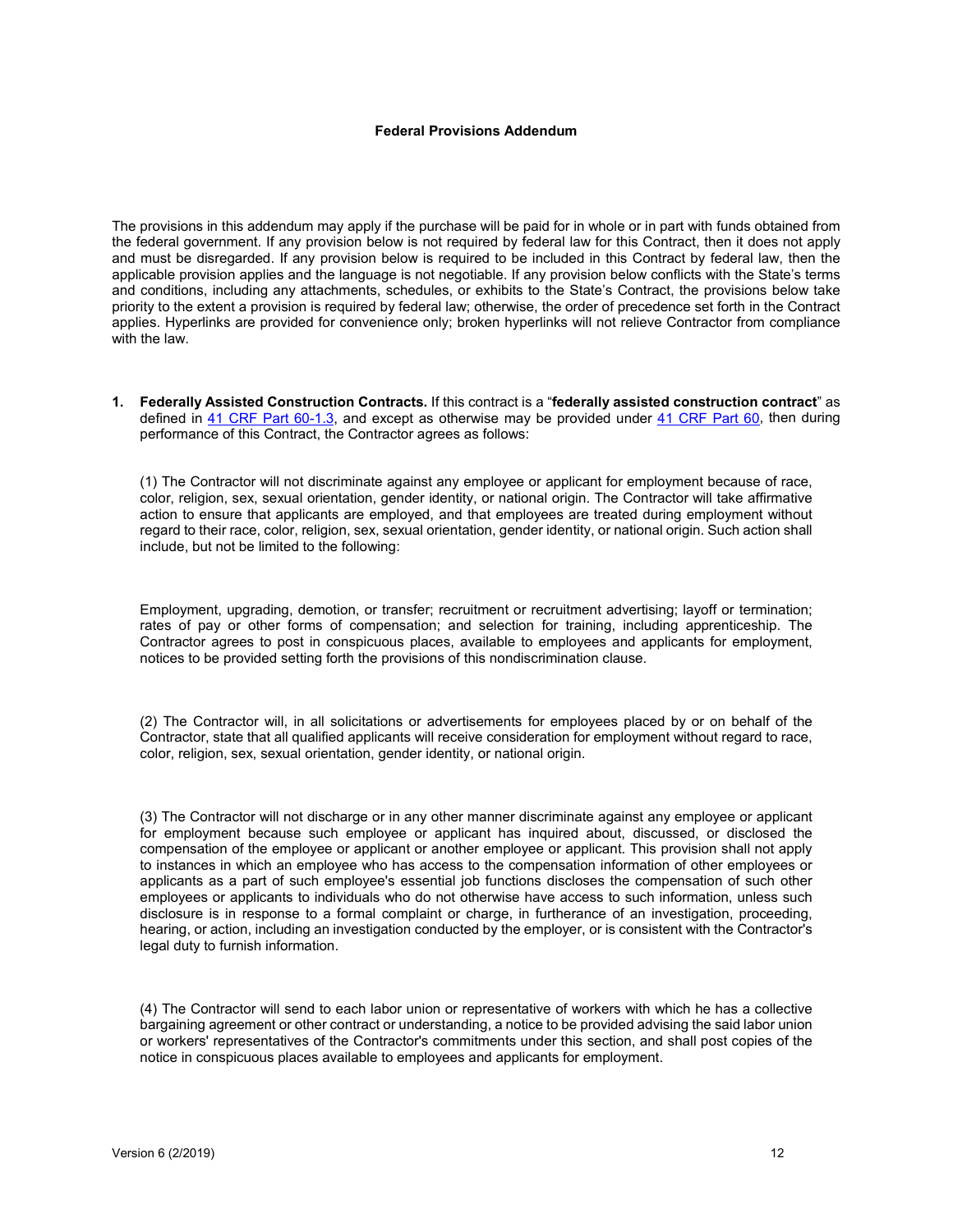(5) The Contractor will comply with all provisions of [Executive Order 11246](https://www.dol.gov/ofccp/regs/statutes/eo11246.htm) of September 24, 1965, and of the rules, regulations, and relevant orders of the Secretary of Labor.

(6) The Contractor will furnish all information and reports required by [Executive Order 11246](https://www.dol.gov/ofccp/regs/statutes/eo11246.htm) of September 24, 1965, and by rules, regulations, and orders of the Secretary of Labor, or pursuant thereto, and will permit access to his books, records, and accounts by the administering agency and the Secretary of Labor for purposes of investigation to ascertain compliance with such rules, regulations, and orders.

(7) In the event of the Contractor's noncompliance with the nondiscrimination clauses of this contract or with any of the said rules, regulations, or orders, this Contract may be canceled, terminated, or suspended in whole or in part and the Contractor may be declared ineligible for further Government contracts or federally assisted construction contracts in accordance with procedures authorized i[n Executive Order 11246](https://www.dol.gov/ofccp/regs/statutes/eo11246.htm) of September 24, 1965, and such other sanctions may be imposed and remedies invoked as provided i[n Executive Order 11246](https://www.dol.gov/ofccp/regs/statutes/eo11246.htm) of September 24, 1965, or by rule, regulation, or order of the Secretary of Labor, or as otherwise provided by law.

(8) The Contractor will include the portion of the sentence immediately preceding paragraph (1) and the provisions of paragraphs (1) through (8) in every subcontract or purchase order unless exempted by rules, regulations, or orders of the Secretary of Labor issued pursuant to section 204 of [Executive Order 11246](https://www.dol.gov/ofccp/regs/statutes/eo11246.htm) of September 24, 1965, so that such provisions will be binding upon each subcontractor or vendor. The Contractor will take such action with respect to any subcontract or purchase order as the administering agency may direct as a means of enforcing such provisions, including sanctions for noncompliance:

Provided, however, that in the event a Contractor becomes involved in, or is threatened with, litigation with a subcontractor or vendor as a result of such direction by the administering agency, the Contractor may request the United States to enter into such litigation to protect the interests of the United States.

#### **2. Davis-Bacon Act (Prevailing Wage)**

- a. If applicable, the Contractor (and its Subcontractors) for **prime construction contracts** in excess of \$2,000 must comply with the Davis-Bacon Act [\(40 USC 3141-3148\)](https://www.law.cornell.edu/uscode/text/40/subtitle-II/part-A/chapter-31/subchapter-IV) as supplemented by Department of Labor regulations [\(29 CFR Part 5,](https://www.law.cornell.edu/cfr/text/29/part-5) "Labor Standards Provisions Applicable to Contracts Covering Federally Financed and Assisted Construction").
- b. The Contractor (and its Subcontractors) shall pay all mechanics and laborers employed directly on the site of the work, unconditionally and at least once a week, and without subsequent deduction or rebate on any account, the full amounts accrued at time of payment, computed at wage rates not less than those stated in the advertised specifications, regardless of any contractual relationship which may be alleged to exist between the Contractor or subcontractor and the laborers and mechanics;
- c. The Contractor will post the scale of wages to be paid in a prominent and easily accessible place at the site of the work;
- d. There may be withheld from the Contractor so much of accrued payments as the contracting officer considers necessary to pay to laborers and mechanics employed by the Contractor or any Subcontractor on the work the difference between the rates of wages required by the Contract to be paid laborers and mechanics on the work and the rates of wages received by the laborers and mechanics and not refunded to the Contractor or Subcontractors or their agents.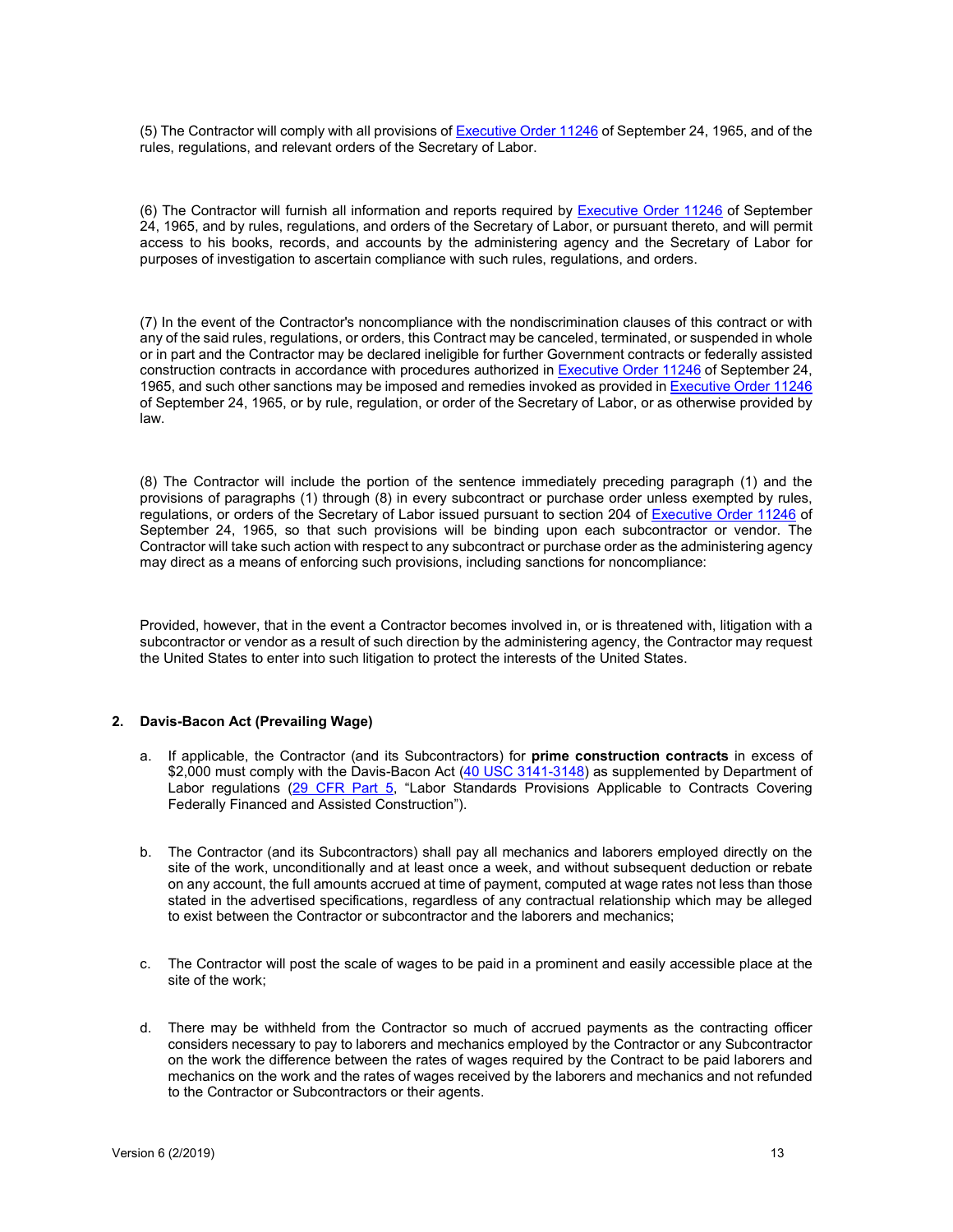- **3. Copeland "Anti-Kickback" Act.** If applicable, the Contractor must comply with th[e Copeland "Anti-Kickback"](https://www.dol.gov/whd/regs/statutes/copeland.htm)  [Act](https://www.dol.gov/whd/regs/statutes/copeland.htm) [\(40 USC 3145\)](https://www.law.cornell.edu/uscode/text/40/3145), as supplemented by Department of Labor regulations [\(29 CFR Part 3,](https://www.law.cornell.edu/cfr/text/29/part-3) "Contractors and Subcontractors on Public Building or Public Work Financed in Whole or in Part by Loans or Grants from the United States"), which prohibits the Contractor and subrecipients from inducing, by any means, any person employed in the construction, completion, or repair of public work, to give up any part of the compensation to which he or she is otherwise entitled.
- **4. Contract Work Hours and Safety Standards Act.** If the Contract is **in excess of \$100,000** and **involves the employment of mechanics or laborers**, the Contractor must comply with [40 USC 3702](https://www.law.cornell.edu/uscode/text/40/3702) and [3704,](https://www.law.cornell.edu/uscode/text/40/3704) as supplemented by Department of Labor regulations [\(29 CFR Part 5\)](https://www.law.cornell.edu/cfr/text/29/part-5), as applicable.
- **5. Rights to Inventions Made Under a Contract or Agreement.** If the Contract is funded by a federal "funding agreement" as defined under 37 CFR §401.2 (a) and the recipient or subrecipient wishes to enter into a contract with a small business firm or nonprofit organization regarding the substitution of parties, assignment or performance of experimental, developmental, or research work under that "funding agreement," the recipient or subrecipient must comply with 37 CFR Part 401, "Rights to Inventions Made by Nonprofit Organizations and Small Business Firms Under Government Grants, Contracts and Cooperative Agreements," and any implementing regulations issued by the awarding agency.
- **6. Clean Air Act.** If this Contract is **in excess of \$150,000,** the Contractor must comply with all applicable standards, orders, and regulations issued under the Clean Air Act (42 USC 7401-7671q) and the Federal Water Pollution Control Act (33 USC 1251-1387). Violations must be reported to the federal awarding agency and the regional office of the Environmental Protection Agency.
- **7. Debarment and Suspension.** A "contract award" (see [2 CFR 180.220\)](https://www.law.cornell.edu/cfr/text/2/180.220) must not be made to parties listed on the government-wide exclusions in the [System for Award Management](https://www.sam.gov/portal/SAM/?portal:componentId=78d3f342-d23f-424a-a04a-d978528069c2&interactionstate=JBPNS_rO0ABXc0ABBfanNmQnJpZGdlVmlld0lkAAAAAQATL2pzZi9uYXZpZ2F0aW9uLmpzcAAHX19FT0ZfXw**&portal:type=action) (SAM), in accordance with the OMB guidelines at 2 CFR 180 that implement Executive Orders 12549 (3 CFR part 1986 Comp., p. 189) and 12689 (3 CFR part 1989 Comp., p. 235), "Debarment and Suspension." SAM Exclusions contains the names of parties debarred, suspended, or otherwise excluded by agencies, as well as parties declared ineligible under statutory or regulatory authority other than Executive Order 12549.
- **8. Byrd Anti-Lobbying Amendment.** If this Contract **exceeds \$100,000**, bidders and the Contractor must file the certification required under [31 USC 1352.](https://www.law.cornell.edu/uscode/text/31/1352)
- **9. Procurement of Recovered Materials.** Under [2 CFR 200.322,](https://www.law.cornell.edu/cfr/text/2/200.322) a non-Federal entity that is a state agency or agency of a political subdivision of a state **and its contractors** must comply with section 6002 of the Solid Waste Disposal Act, as amended by the Resource Conservation and Recovery Act. The requirements of Section 6002 include procuring only items designated in guidelines of the Environmental Protection Agency (EPA) at 40 CFR [part 247](https://www.gpo.gov/fdsys/granule/CFR-2002-title40-vol21/CFR-2002-title40-vol21-part247) that contain the highest percentage of recovered materials practicable, consistent with maintaining a satisfactory level of competition, where the purchase price of the item exceeds \$10,000 or the value of the quantity acquired during the preceding fiscal year exceeded \$10,000; procuring solid waste management services in a manner that maximizes energy and resource recovery; and establishing an affirmative procurement program for procurement of recovered materials identified in the EPA guidelines.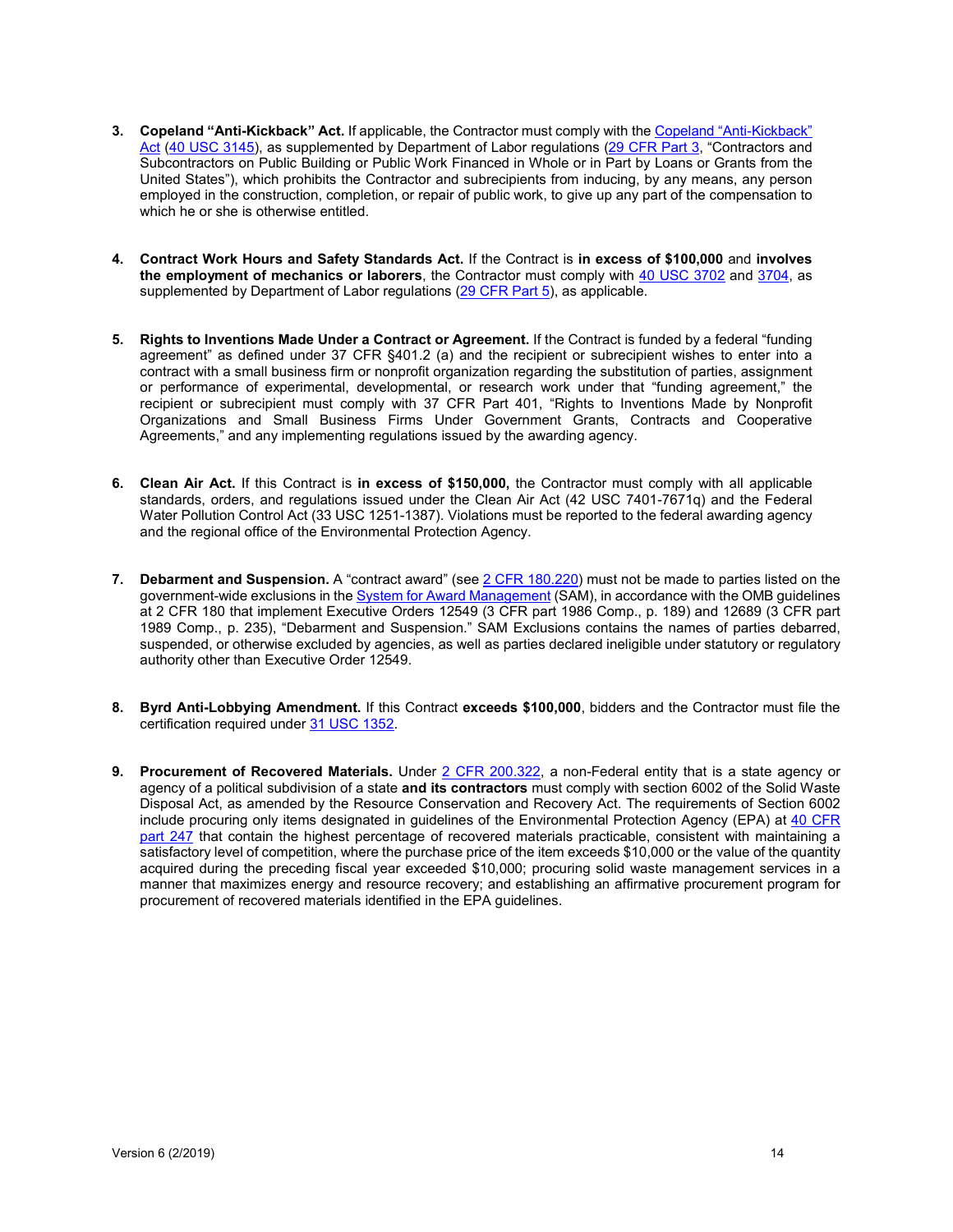## **Byrd Anti-Lobbying Certification**

The following certification and disclosure regarding payments to influence certain federal transactions are made under FAR 52.203-11 and 52.203-12 and [31 USC 1352,](https://www.law.cornell.edu/uscode/text/31/1352) the "Byrd Anti-Lobbying Amendment." Hyperlinks are provided for convenience only; broken hyperlinks will not relieve Contractor from compliance with the law.

- 1. [FAR 52.203](https://www.law.cornell.edu/cfr/text/48/52.203-12)‐12, "Limitation on Payments to Influence Certain Federal Transactions" is hereby incorporated by reference into this certification.
- 2. The bidder, by submitting its proposal, hereby certifies to the best of his or her knowledge and belief that:
	- a. No federal **appropriated** funds have been paid or will be paid to any person for influencing or attempting to influence an officer or employee of any agency, a member of Congress, an officer or employee of Congress, or an employee of a member of Congress on his or her behalf in connection with the awarding of any federal contract, the making of any federal grant, the making of any federal loan, the entering into of any cooperative agreement, and the extension, continuation, renewal, amendment or modification of any federal contract, grant, loan, or cooperative agreement;
	- b. If any funds **other than federal appropriated funds** (including profit or fee received under a covered federal transaction) have been paid, or will be paid, to any person for influencing or attempting to influence an officer or employee of any agency, a member of Congress, an officer or employee of Congress, or an employee of a member of Congress on his or her behalf **in connection with this solicitation**, the bidder must complete and submit, with its proposal, [OMB standard form LLL, Disclosure of Lobbying Activities,](https://www.gsa.gov/portal/forms/download/116430) to the Solicitation Manager; and
	- c. He or she will include the language of this certification in all subcontract awards at any tier and require that all recipients of subcontract awards in excess of \$150,000 must certify and disclose accordingly.
- 3. This certification is a material representation of fact upon which reliance is placed at the time of Contract award. Submission of this certification and disclosure is a prerequisite for making or entering into this Contract unde[r 31 USC 1352.](https://www.law.cornell.edu/uscode/text/31/1352) Any person making an expenditure prohibited under this provision or who fails to file or amend the disclosure form to be filed or amended by this provision is subject to a civil penalty of not less than \$10,000, and not more than \$100,000, for each such failure.

Signed by:

**Signature** 

Name and Title

Brainchild Unlimited Inc.

\_\_\_\_\_\_\_\_\_\_\_\_\_\_\_\_\_\_\_\_\_

\_\_\_\_\_\_\_\_\_\_\_\_\_\_\_\_\_\_\_\_\_

Date: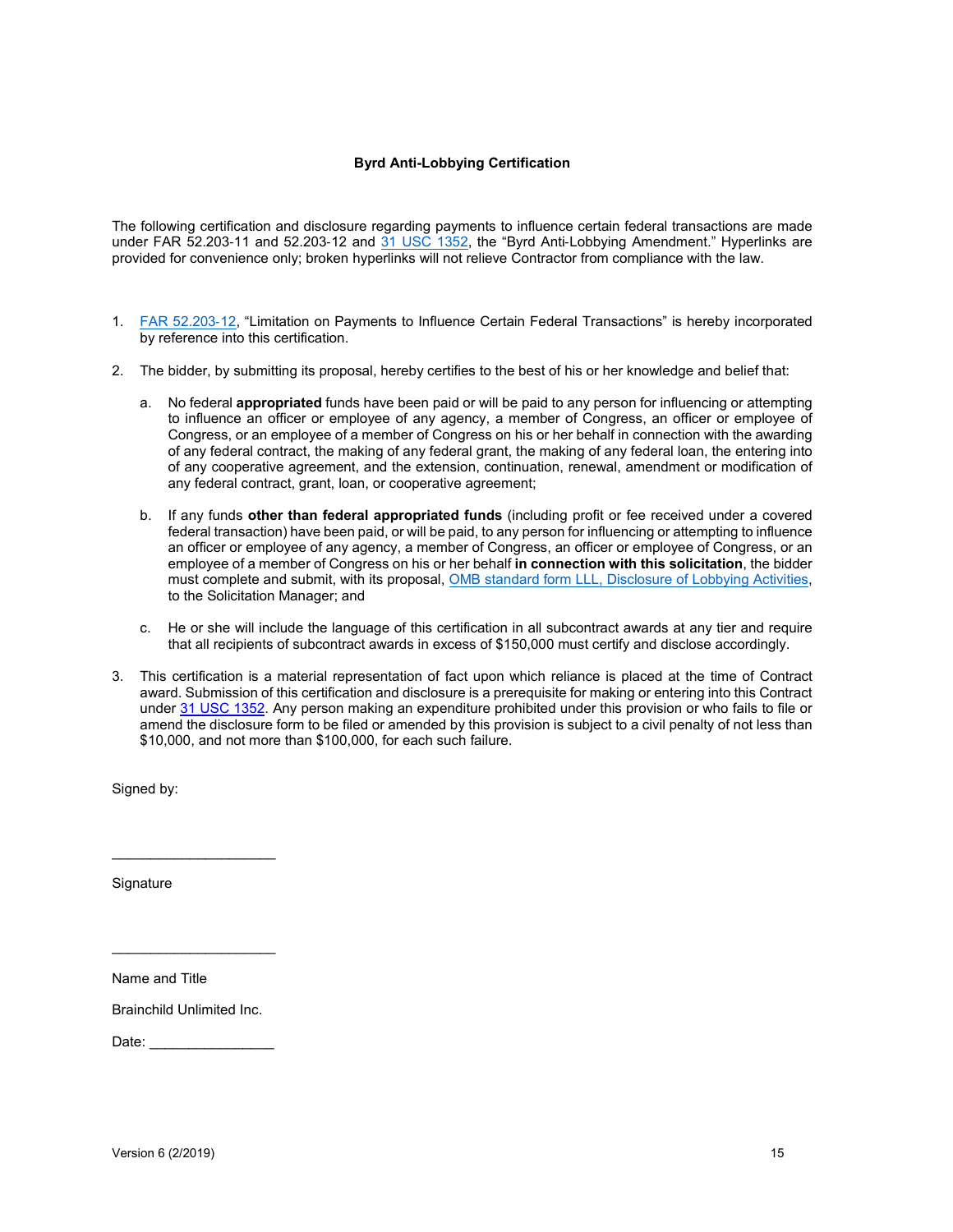# **STATE OF MICHIGAN**

## **Contract 190000000863 Hand-Held Stand-Alone Educational Device for Correctional Special Education Program**

## **SCHEDULE A STATEMENT OF WORK CONTRACT ACTIVITIES**

## **SCOPE**

This project consists of the following scope:

The Contractor must provide prisoners with access to educational programming, using a handheld device, in a closed system environment. The Contractor must provide the devices to the MDOC for use by offenders and will provide ABE/GED content in the list provided as Attachment A. The Contractor will provide training, if needed, to the MDOC staff and prisoners.

The State reserves the right to enter into other educational or handheld device pilots as it determines necessary.

The State reserves the right to add or delete products or programs to best meet the needs of the ordering entity.

## **REQUIREMENTS**

### **1. General Requirements**

#### **1.1. Product Specifications**

#### **A. Study Buddy**

- a. The device must have a security hardened backing, with fastenings into an integrated device for improved safety and security purposes within the secure correctional facility environment.
- b. Devices must be new, not used or refurbished<br>c. Devices must be tamper-proof (i.e. enclosed in
- Devices must be tamper-proof (i.e. enclosed in protective materials in such a way that prevents access to the inner workings of the device). The Contractor disclosed that the Study Buddy is assembled with one tamper proof security screw on the back which requires a special tool to remove. The Study Buddy is tamper-proof and enclosed in protective materials that prevent access to the inner workings of the device.
- d. Prisoners must not have the capability of leaving notes. The Contractor disclosed that the Study Buddies do not have a method for prisoners to leave notes, nor to save information in any way.
- e. Contractor must provide the most upgraded version of the product. Notification of upgrades must be sent in writing to the State Program Manager or designee and will require a written Change Notice to the contract.
- f. The following items that are included at no charge with the Study Buddy: charger, battery, stylus, carry case, and two content cartridges per device. The State may chose any two cartridges from the Contractor's content list. Additional cost may be charged for replacement of the charger or battery.
- g. The battery life must be a minimum of 5 years.
- h. The State is required to comply with the Americans with Disabilities Act of 1990 (ADA), and has adopted a formal policy regarding accessibility requirements for websites and software applications. The State is requiring that Contractor, where relevant, to level AA of the World Wide Web Consortium (W3C) Web Content Accessibility Guidelines (WCAG) 2.0. Bidder may consider, where relevant, the W3C's Guidance on Applying WCAG 2.0 to Non-Web Information and Communications Technologies (WCAG2ICT) for non-web software and content. The State may require that Bidder complete a Voluntary Product Accessibility Template for WCAG 2.0 (WCAG 2.0 VPAT) or other comparable document for the proposed Solution[. http://www.michigan.gov/documents/dmb/1650.00\\_209567\\_7.pdf?20151026134621.](http://www.michigan.gov/documents/dmb/1650.00_209567_7.pdf?20151026134621) The Contractor disclosed that the device is ADA compliant.
- i. The device must have a clear case. The Contractor disclosed that the case is clear.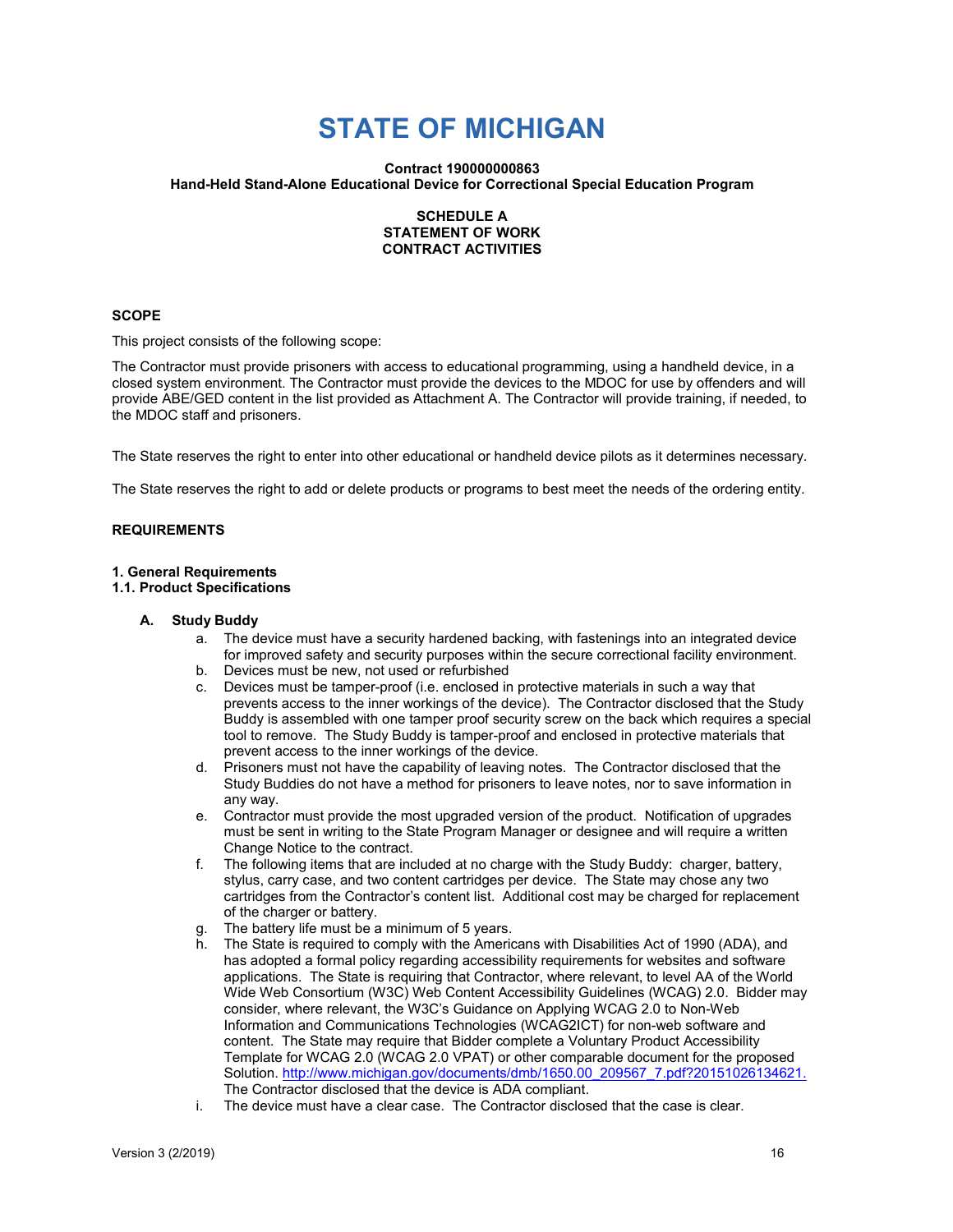j. The device must not allow connection to Wi-Fi or Internet. The Contractor disclosed that the circuitry of the device has no capability to connect to Wi-Fi or the Internet.

## **B. Education Cartridges Available.**

- a. The Contractor must not advertise products or services to prisoners on devices, including advertisements in educational content.
- b. Educational suite must include a library of titles focusing on education, treatment, and vocational courses.
- c. The primary language must be English. The Contractor shall provide cartridges in Spanish if available.
- **d.** The Contractor must make additional material revisions or additions to the content available to the State when they are released.

## **C. Accessories**

Contractor must provide replacement charging cords and replacement batteries.

## **1.2. Warranties**

The Contractor provides a two year warranty against any and all manufacturer's defects.

If there are deficiencies in the deliverables, the State will notify the Contractor by email of the deficiencies. The Contractor will have 30 calendar days to correct and resubmit the deliverables at no cost to the State. Deficiencies in the deliverables are determined solely at the discretion of the State. The Contractor is solely responsible to coordinate the refund/return/replacement of damaged and/or flawed products.

## **1.3. Recall Requirements and Procedures**

In the event of a recall, the Contractor must immediately notify MDOC Contract Administrator, Contract Manager or designee, and Program Manager by email. The Contractor must provide instructions detailing the process to return the products to the Contractor at the expense of the Contactor. The Contractor is solely responsible for notifying MDOC and coordinating the return of the products.

## **1.4. Quality Assurance Program**

The Contractor follows MILQ manufacturing standards with inspections performed at multiple stages of the manufacturing process. Each Study Buddy unit is individually tested at the factory before release. The test process includes power on, audio/volume check, screen check, and software cartridge interface confirmation. Software cartridges are made to order at Brainchild offices and checked before shipping.

Devices and educational cartridges received must demonstrate functionality upon delivery and inspection. The State may issue a credit as outlined in the Service Level Agreement if a minimum of 99.5 percent of the devices and/or cartridges do not demonstrate functionality at the point of delivery.

## **1.5. Incentives**

The Contractor provides tier pricing as outlined in the Schedule B, Pricing.

## **1.6. Minimum Order**

There is no minimum order quantity.

There is no specific guarantee of the number of orders that will be placed or total quantity ordered during the contract period.

#### **1.7. Incorrectly Filled Orders**

The Contractor will replace incorrectly filled orders. All returns for incorrectly filled orders must be at no cost to the State.

The Contractor is solely responsible to coordinate the refund/return/replacement of incorrectly filled orders.

#### **1.8. Return Policy and Procedure**

In the event that the State wants to return the items for reasons other than warranty, defects, or incorrectly filled orders, the Contractor will, within 30 calendar days for shipping software cartridges, allow the State to exchange the cartridges for other software cartridges. There is no restocking fee for returns of cartridges. The Contractor does not accept returns of units that have been intentionally damaged.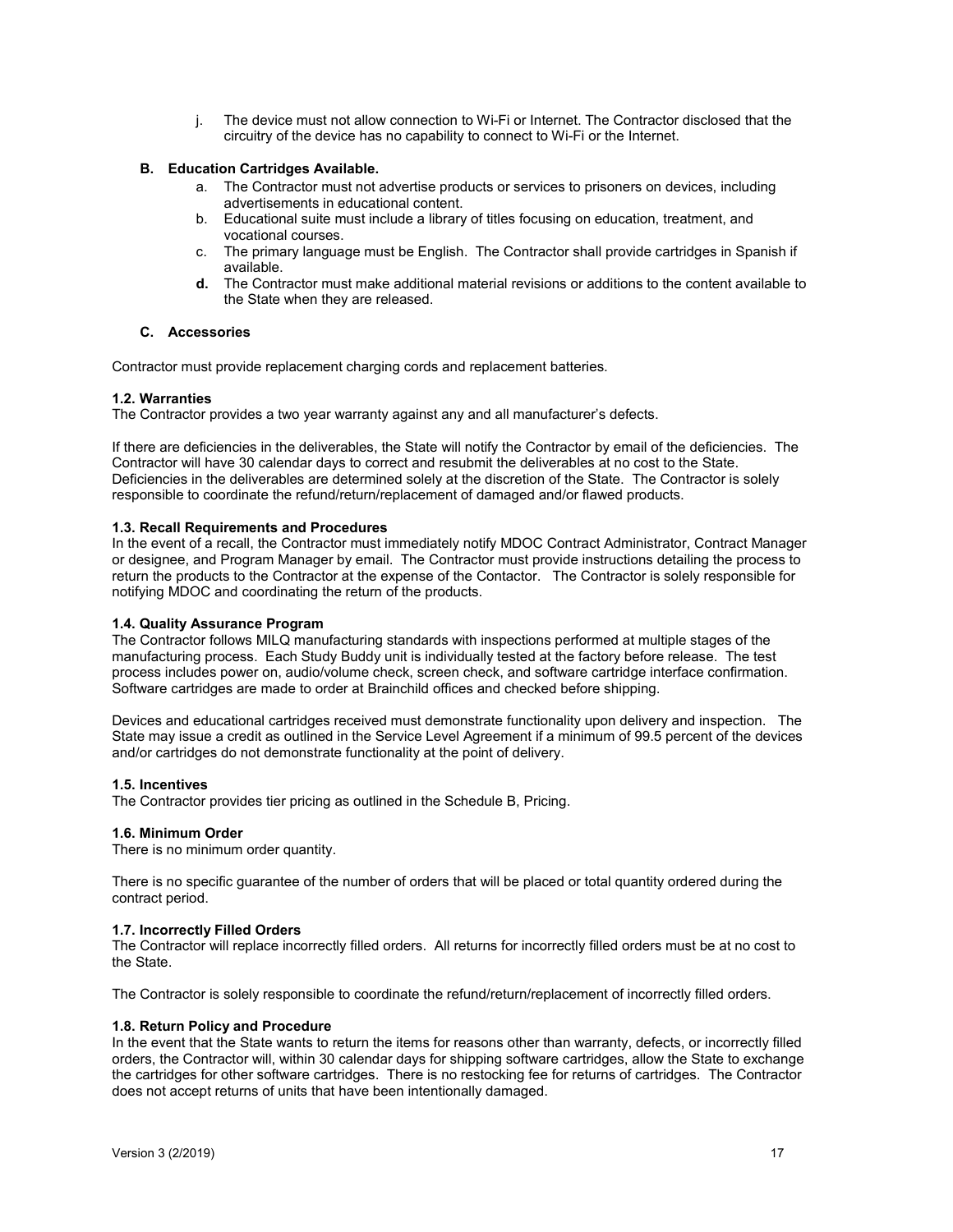## **2. Service Levels**

The Contractor certifies they accept the attached Service Level Agreement (SLA)

#### **2.1. Time Frames**

Contract Activities must be delivered within 5 business days from receipt of order. The receipt of order date is pursuant to Section 2, Notices, of the Standard Contract Terms.

The State intends to place an initial order of 400 units with 800 cartridges. The initial order must be delivered within 5 business days from receipt of order.

## **2.2. Delivery**

Deliveries will be accepted 8:00 a.m. through 5:00 p.m., EST/EDT Monday through Friday, excluding State of Michigan holidays. The State of Michigan holidays are: New Year's Day, Martin Luther King Jr. Day, President's Day, Memorial Day, Independence Day, Labor Day, General Election Day on even numbered years, Veterans Day, Thanksgiving Day, Day after Thanksgiving, Christmas eve, Christmas Day, and New Year's eve.

Delivery address will be stated on the Delivery Order.

The State reserves the right to add, delete, or change the delivery addresses.

#### **2.3. Reserved**

**2.4. Reserved**

## **2.5. Reserved**

## **2.6. Reserved**

#### **2.7. Reporting**

The Contractor must provide various reports to the MDOC Contract Administrator, Contract Manager or designee, Program Manager, or designees, upon request. Examples may include itemized reports of total items purchased by MDOC, open invoice reports, delivery compliance reports, quality reports, and proof of delivery documentation.

The Contractor must proactively update the Contract Administrator, Contract Manager or designee and Program Manager of industry shifts and trends; as well as new products offered when such information becomes available.

### **2.8. Meetings**

The Contractor must attend the following meetings:

The Contractor is required to participate in a kick-off meeting scheduled by the MDOC. The kick-off meeting is expected to be scheduled within 30 calendar days of the Effective Date of the Contract. The kick-off meeting may be conducted by phone.

The State may request other meetings as it deems appropriate.

#### **3. Staffing**

#### **3.1. Contractor Representative**

The Contractor must notify the Contract Administrator immediately upon removing or assigning a new Contractor Representative.

The Contractor Representative specifically assigned to the MDOC account is: Debbie Hassett, Senior Educational Representative 3050 Horseshoe Dr. Unit 218 Naples, FL 34104 Phone: 239-384-6484 Debbie.haskett@brainchild.com

The Contractor Representative shall be located within the continental United States.

The Contractor must provide the name, title, telephone number, fax number, email address and physical location of the Customer Service Representative to the Contract Administrator in the event of assigning a new Contractor Representative.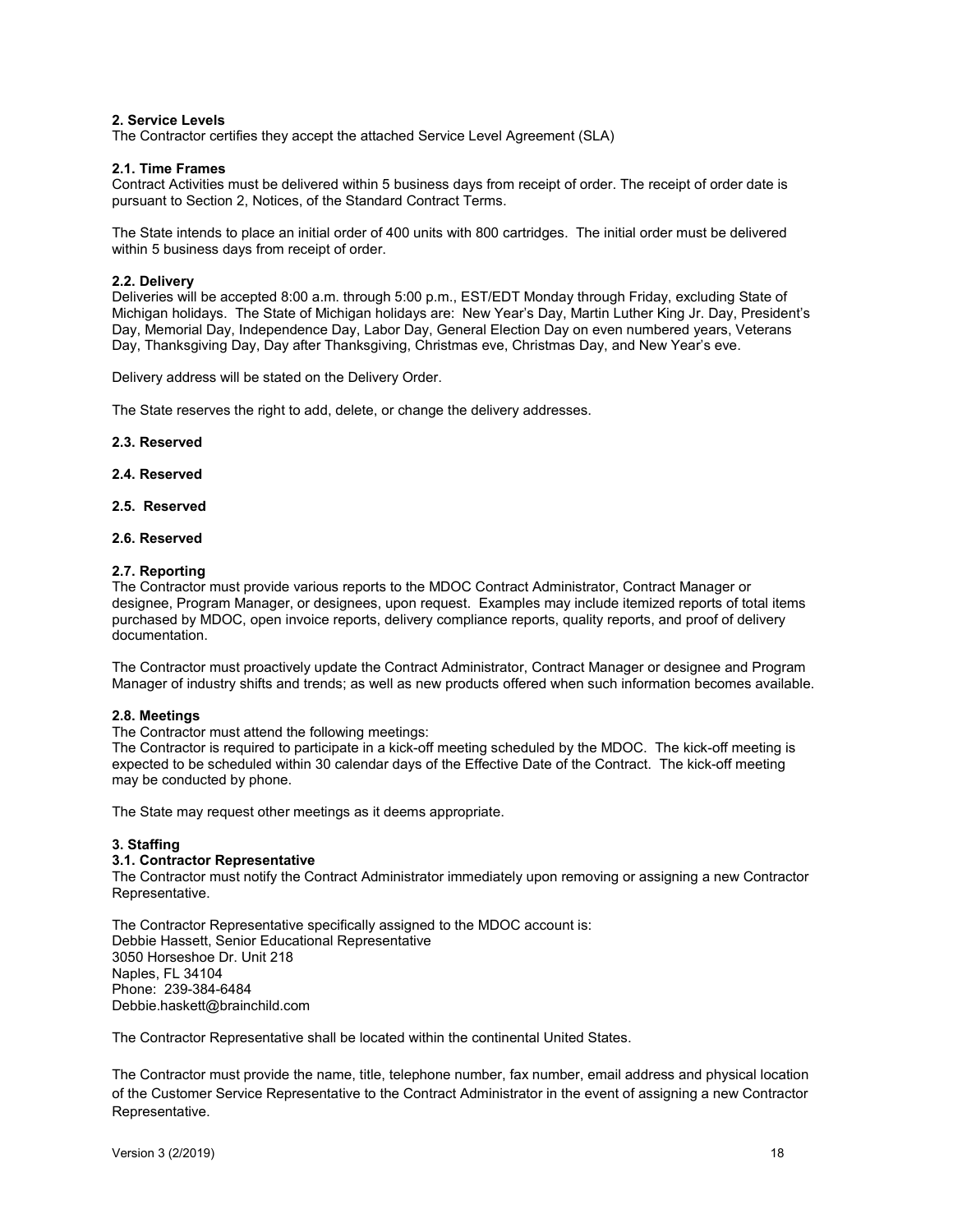## **3.2. Reserved**

**3.3. Reserved**

### **3.4. Reserved**

## **3.5. Customer Service Toll-Free Number**

The Contractor must have a toll-free number for the State to make contact with the Contractor Representative. The toll free number is 800-811-2724. The Contractor Representative must be available for calls during the hours of 8 am to 5 pm EST/EDT.

### **3.6. Reserved**

## **3.7. Disclosure of Subcontractors**

The Contractor has disclosed that it does not use subcontractors for this Contract.

Changes to the subcontractor must be approved by the State through the issuance of a Contract Change Notice. If the Contactor changes subcontractor/manufacturers, the State reserves the right to require new samples for testing and approval.

If the Contractor proposes to change subcontractors, the Contractor shall disclose to the MDOC Contract Administrator the following:

- The legal business name; address; telephone number;
- A description of subcontractor's organization and the services it will provide;
- Information concerning subcontractor's ability to provide the contract activities;
- The relationship of the subcontractor to the Contractor;
- Whether the Contractor has a previous working experience with the subcontractor. If yes, provide the details of that previous relationship;
- A complete description of the Contract Activities that will be performed or provided by the subcontractor;
- Of the total cost, the price of the subcontractor's work.

## **3.8. Security**

The Contractor's staff may be required to make deliveries to or enter MDOC facilities.

The Contractor will be subject to the following security procedures:

- 1. All Contractor and subcontractor staff working on the Contract must undergo a security and background check, to include at a minimum ICHA[T http://apps.michigan.gov/ichat/home.aspx,](http://apps.michigan.gov/ichat/home.aspx) to be performed by the Contractor at its expense.
- 2. The Contractor's and subcontractor's staff who are entering an MDOC facility must be Law Enforcement Information Network (LEIN) cleared by the MDOC prior to facility entry. The Contractor must submit the LEIN information to the MDOC Program Manager at least 72 hours prior to the facility visit. If an employee of the Contractor or subcontractor has a felony or misdemeanor conviction (excluding minor driving offenses), that employee may not be permitted to enter any MDOC facility. The LEIN check is no cost to the Contractor.
- 3. The Contractor's and subcontractor's staff may be required to complete and submit an RI-8 Fingerprint Card for Finger Print Checks to the MDOC.
- 4. The Contractor must anticipate delays when visiting any facility due to issues within that facility.
- 5. All vehicles entering an MDOC facility must be inspected before entry of the secure perimeter.
- 6. The MDOC reserves the right to deny access to any facility to any Contractor(s)/ subcontractor(s) staff members who fails to comply with any applicable State, Federal or local law, ordinance or regulation or whose presence may compromise the security of the facility, its members or staff.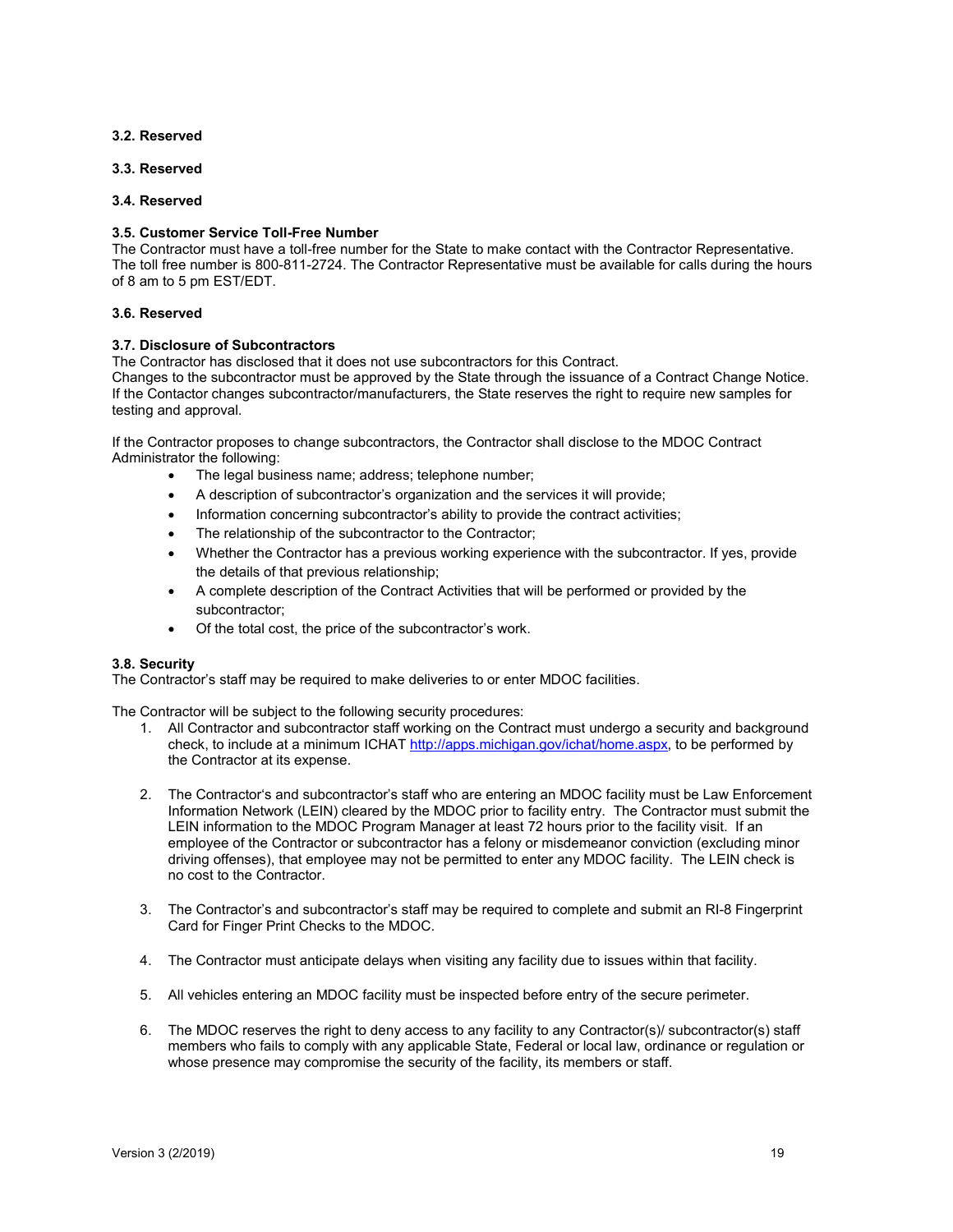- 7. Weapons, alcoholic beverages, poison, and prescription drugs and controlled substances without written certification of needs from a license physician (does not include medical supplies for the facility), cellular devices, cameras, and audio or visual recording devices are prohibited from being brought into all MDOC correctional facilities. Tobacco products and smoking also are prohibited both inside a correctional facility and on facility grounds except as specifically authorized by MDOC policy. Wardens may prohibit other items from being brought into their respective correctional facilities. Smoking is prohibited.
- 8. The MDOC may require the Contractor's and subcontractor's personnel to wear State-MDOC issued identification badges.

### **4. Pricing**

## **4.1. Price Term**

Pricing is firm for the initial base term of the Contract. Adjustments may be requested, in writing, by either party during an option year and will be firm for 365 calendar days after the effective date of the price change. The State prefers a 60 calendar day notice prior to exercising an option year.

If the product is subject to a government issued tariff surcharge, the surcharge must be listed as a separate line item in the pricing schedule. The Contractor must adjust or remove the tariff surcharge immediately if it is rescinded or decreased by the government.

The Contractor must quote prices "F.O.B. Destination, within Government Premises" with transportation charges included in the unit price on all orders that meet the minimum order requirement if specified in Section 1.5, Minimum Order. The State will not pay any freight.

### **4.2. Price Changes**

Adjustments will be based on changes in actual Contractor costs. Any request must be supported by written evidence documenting the change in costs. The State may consider sources, such as the Consumer Price Index; Producer Price Index; other pricing indices as needed; economic and industry data; manufacturer or supplier letters noting the increase in pricing; and any other data the State deems relevant.

Following the presentation of supporting documentation, both parties will have 30 days to review the information and prepare a written response. If the review reveals no need for modifications, pricing will remain unchanged unless mutually agreed to by the parties. If the review reveals that changes are needed, both parties will negotiate such changes, for no longer than 30 days, unless extended by mutual agreement.

The Contractor remains responsible for Contract Activities at the current price for all orders received before the mutual execution of a Change Notice indicating the start date of the new Pricing Period.

#### **4.3 Reserved**

#### **5. Ordering**

## **5.1. Authorizing Document**

The appropriate authorizing document for the Contract will be a Purchase Order release from the Contract referred to in the State's new SIGMA software as a Delivery Order (DO). The Contractor is not authorized to begin performance until receipt of a Purchase Order.

#### **5.2 Order Verification**

The Contractor must have internal controls, approved, to verify abnormal orders and to ensure that only authorized individuals place orders.

#### **6. Delivery**

## **6.1. Delivery Programs**

The Contractors delivery program is standard delivery with no limitations.

The Contractor intends to use UPS as its transportation method.

#### **6.2. Packaging and Palletizing**

Packaging must be optimized to permit the lowest freight rate. Shipments must be palletized whenever possible using manufacturer's standard 4-way shipping pallets.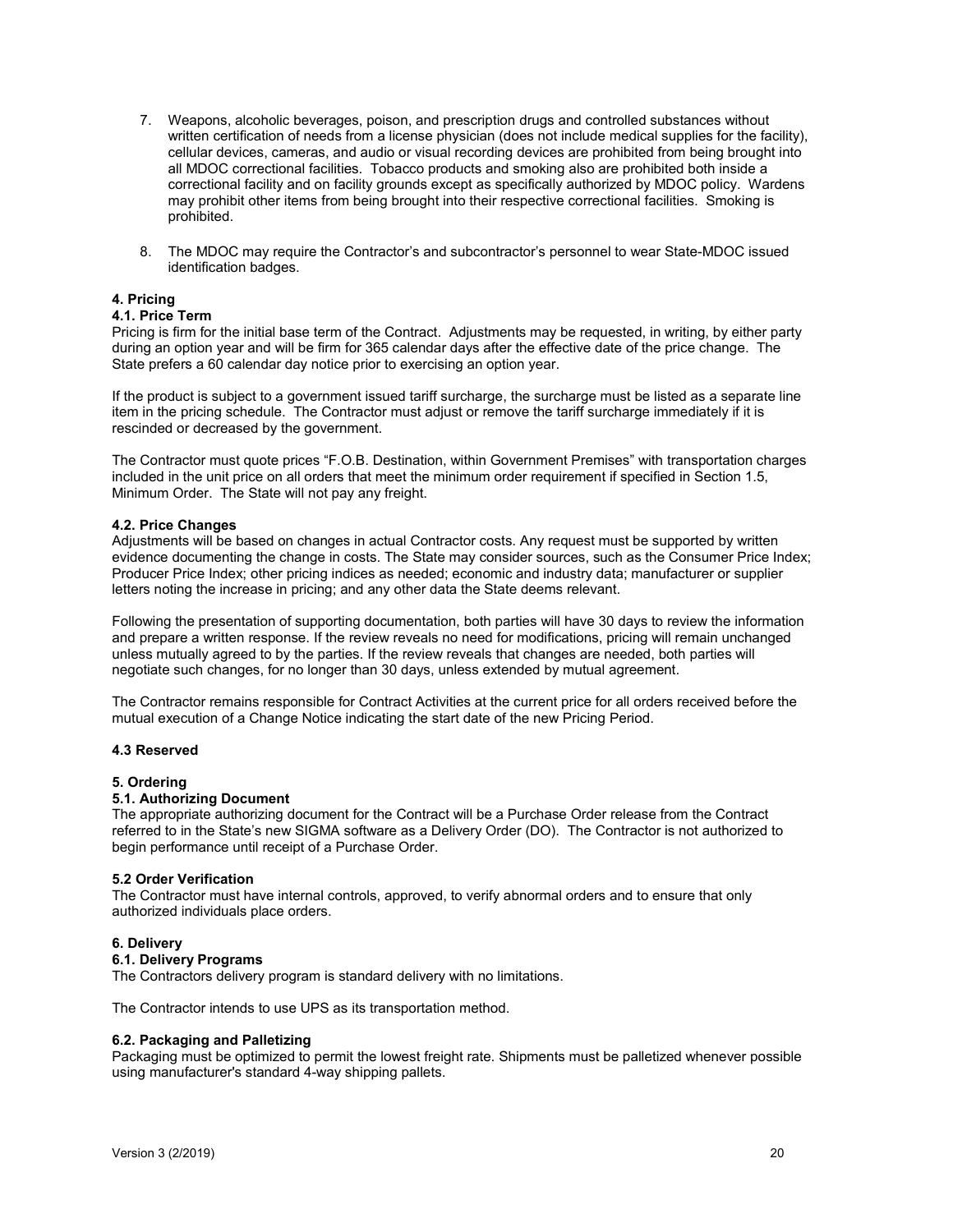The Contractor must include a packing slip with each delivery. The packing slip must be enclosed in an envelope and attached to the outer side of palletized material for easy access. The packing slip must include the Contractor's name, contract number, purchase order number called a Master Agreement (MA) in the state's software, date, deliverable, shipped quantity, quantity on backorder, and name of the MDOC facility. The packing slip must be written in English.

## **7. Acceptance**

## **7.1. Acceptance, Inspection and Testing**

The State will use the following criteria to determine acceptance of the Contract Activities: Signing for the delivery does not constitute acceptance. Acceptance occurs when the State has verified: the requested quantities are delivered in the requested time frame, product is verified to conform to the specifications of the contract, and the quantities are verified with the purchase order and shipper. There is no time limit for

MDOC to verify the products conform to specifications of the contract or the quantities are accurate.

### **7.2. Reserved.**

## **8. Invoice and Payment**

## **8.1. Invoice Requirements**

All invoices submitted to the State must include: (a) date; (b) purchase order; (c) quantity; (d) description of the Contract Activities; (e) unit price; (f) shipping cost (if any); and (g) total price.

Invoices should be received by MDOC within 30 calendar days of delivery of goods. Receipt of invoice is the date MDOC receives a complete and correct invoice.

Invoices may be emailed to **MDOCAP@michigan.gov.** Questions and concerns regarding payment may also be emailed to [MDOCAP@michigan.gov.](mailto:MDOCAP@michigan.gov)

Payment terms are stated in the Notice of Contract.

### **8.2. Payment Methods**

The State will make payment for Contract Activities via Electronic Funds Transfer (EFT). The Contractor is required to register to receive payments by EF[T http://www.michigan.gov/SIGMAV](http://www.michigan.gov/SIGMA)SS.

#### **10. Reserved.**

### **11. Support and Operations**

Contractor accepts the State's Service Level Agreement (SLA) attached as Schedule C with no exceptions.

#### **12. Additional Requirements**

#### **12.1. Environmental and Energy Efficient Products**

The Contractor disclosed that it does not use environmental and energy efficient products at this time. If the Contractor provides energy efficient products in the future, the Contractor must provide certifications to the State if requested.

If there are changes in the environmental and energy efficient products, the Contractor must notify the Contract Administrator, Contract Manager, and Program Manager by email and identify any energy efficient, bio-based, or otherwise environmentally friendly products used in the products. Contractor must include any relevant thirdparty certification, if requested.

#### **12.2. Hazardous Chemical Identification**

The Contractor disclosed that there are no hazardous chemicals in the product.

If there are any changes that affect the hazardous chemical identification, the Contractor must notify the Contract Administrator, Contract Manager, and Program Manager by email and identify any hazardous chemicals that will be provided or applied to the commodity furnished under the contract prior to shipping the product.

#### **12.3. Mercury Content**

Pursuant to MCL 18.1261d, mercury-free products must be procured when possible.

The Contractor disclosed that the products are mercury free.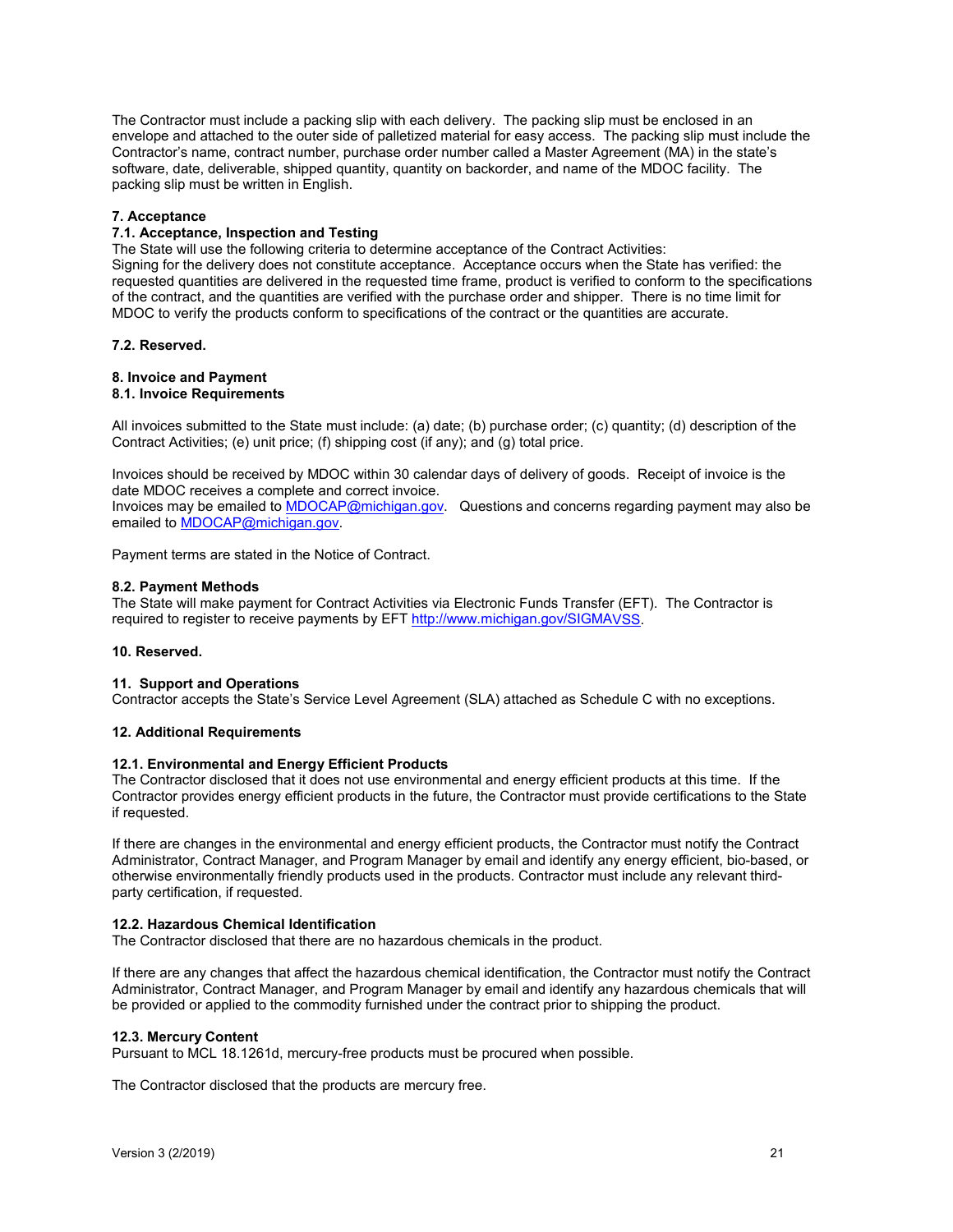If there are any changes that affect the mercury content, the Contractor must notify the Contract Administrator, Contract Manager, and Program Manager by email and must explain the amount or concentration of mercury, and whether cost competitive alternatives exist. If cost competitive alternatives do not exist, the Contractor must provide justification as to why the particular product is essential.

## **12.4. Brominated Flame Retardants**

The State prefers to purchase products that do not contain brominated flame retardants (BFRs) whenever possible.

The Contractor disclosed that the products do not contain Brominated Flame Retardants.

If there are any changes that affect BFR content, the Contractor must notify the Contract Administrator, Contract Manager, and Program Manager by email and must disclose the BFRs contents.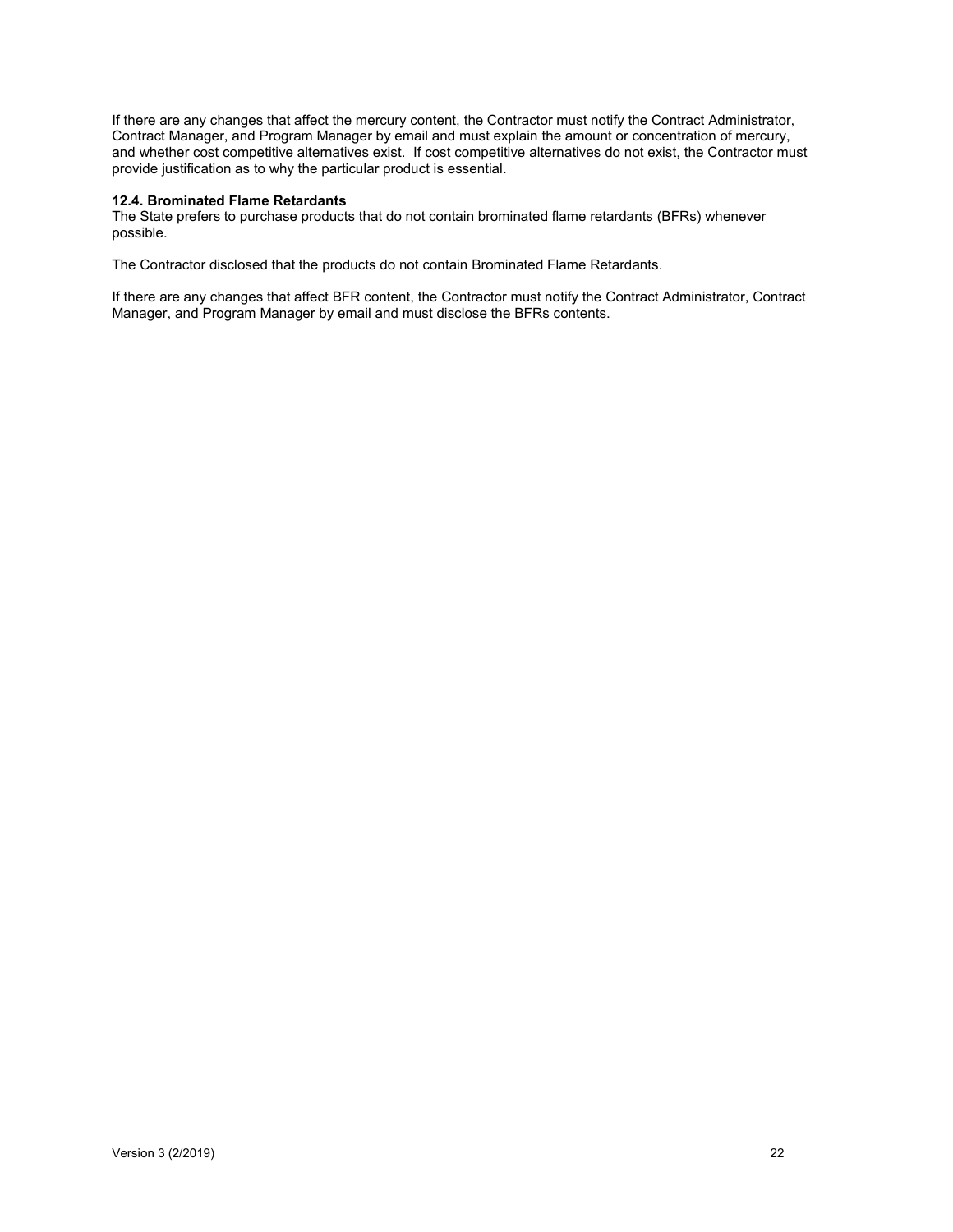## **STATE OF MICHIGAN**

## **Contract 190000000863 Hand-held Stand-alone Educational Device for Correctional Special Education Program SCHEDULE B PRICING**

| Item $#$     | <b>Description</b>                                  | <b>UOM</b> | <b>Unit Price</b> |
|--------------|-----------------------------------------------------|------------|-------------------|
| <b>SB-01</b> | Study Buddy device - Quantities of 400<br>and more. | EA         | \$250.00          |
| SB-01        | Study Buddy device - Quantities of 101 -<br>399     | FA         | \$275.00          |
| <b>SB-01</b> | Study Buddy device - Quantities of 100<br>and less  | FA         | \$301.99          |
| SB-Batt      | Replacement battery                                 | EA         | \$20.00           |
|              | Replacement USB charger                             | EA         | \$20.00           |
|              | Additional/Future cartridges                        | EA         | \$40.00           |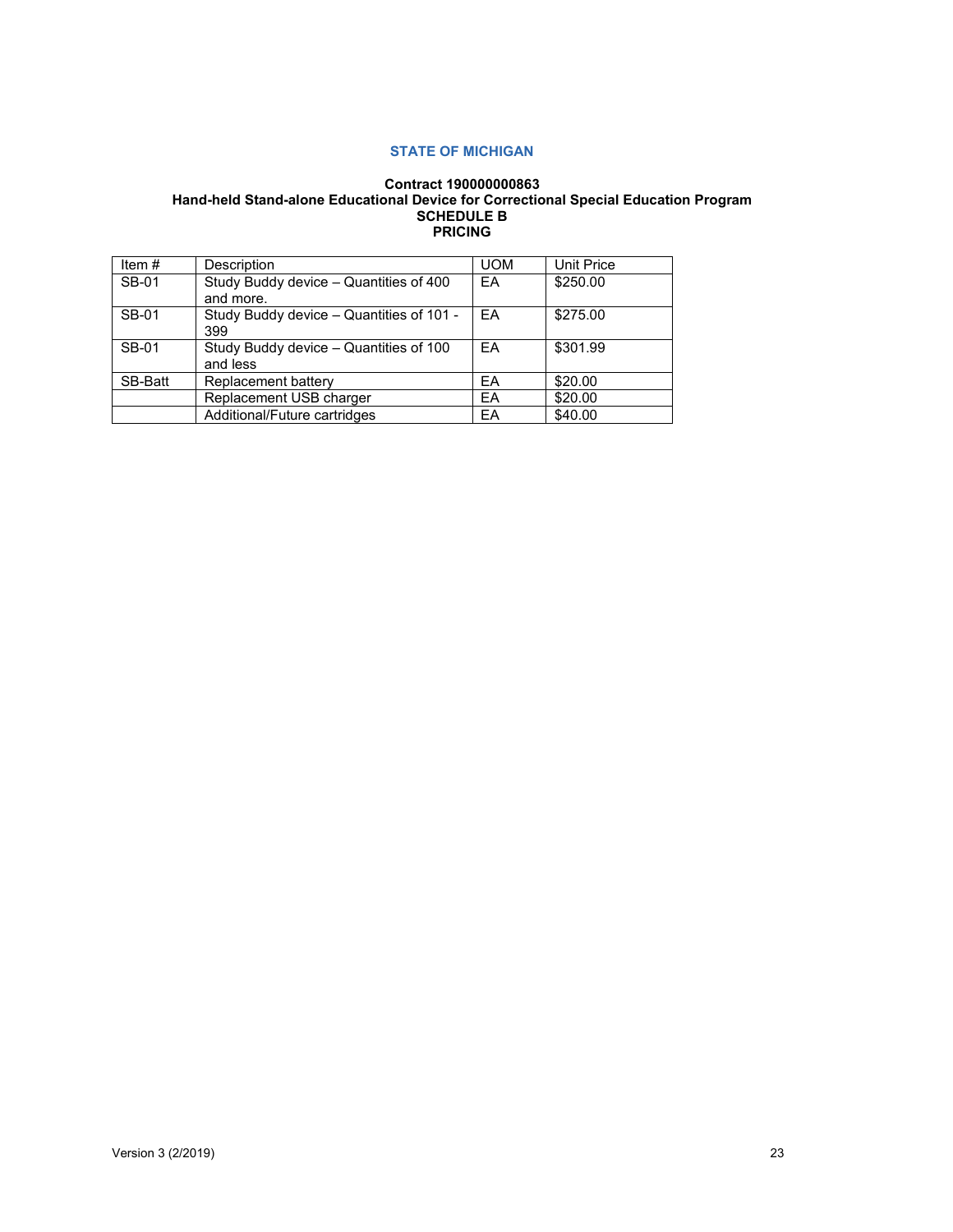## **Contract 190000000863 Hand-held Stand-alone Educational Device for Correctional Special Education Program Attachment A Cartridges**

#### **Michigan Cartridges – State Standards**

Grade Level 1 Math Grade Level 2 Math Grade Level 3 Math Grade Level 4 Math Grade Level 5 Math Grade Level 6 Math Grade Level 7 Math Grade Level 8 Math Grade Level 1 Language Arts Grade Level 2 Language Arts Grade Level 3 Language Arts Grade Level 4 Language Arts Grade Level 5 Language Arts Grade Level 6 Language Arts Grade Level 7 Language Arts Grade Level 8 Language Arts

## **Basic Series Cartridges**

Science – Elementary School Science – Middle School Social Studies (Civics, US History, Economics) Algebra 1 (EOC) Science – Elementary School – **Spanish** Science – Middle School – **Spanish**

## **Mechanics Cartridges – Basic Skills**

Math – Level 1 (Grades 1-3) Math – Level 2 (Grades 3-5) Math – Level 3 (Grades  $5 - 8$ ) Reading, Vocabulary & Writing – Level 1 Reading, Vocabulary & Writing – Level 2 Reading, Vocabulary & Writing – Level 3 Math – Level 1 – **Spanish** Math – Level 2 - **Spanish** Math – Level 3 – **Spanish** Reading, Vocabulary & Writing – Level 1- **Spanish** Reading, Vocabulary & Writing – Level 2 - **Spanish** Reading, Vocabulary & Writing – Level 3- **Spanish**

## **GED Cartridges – General Equivalency Diploma/Degree**

GED Language Arts GED Math – Algebraic Problem Solving GED Math – Quantitative Problem Solving GED Language Arts – **Spanish** GED Math – Algebraic Problem Solving – **Spanish** GED Math – Quantitative Problem Solving – **Spanish**

**HiSET Cartridges – General Equivalency Diploma/Degree** HiSET Language Arts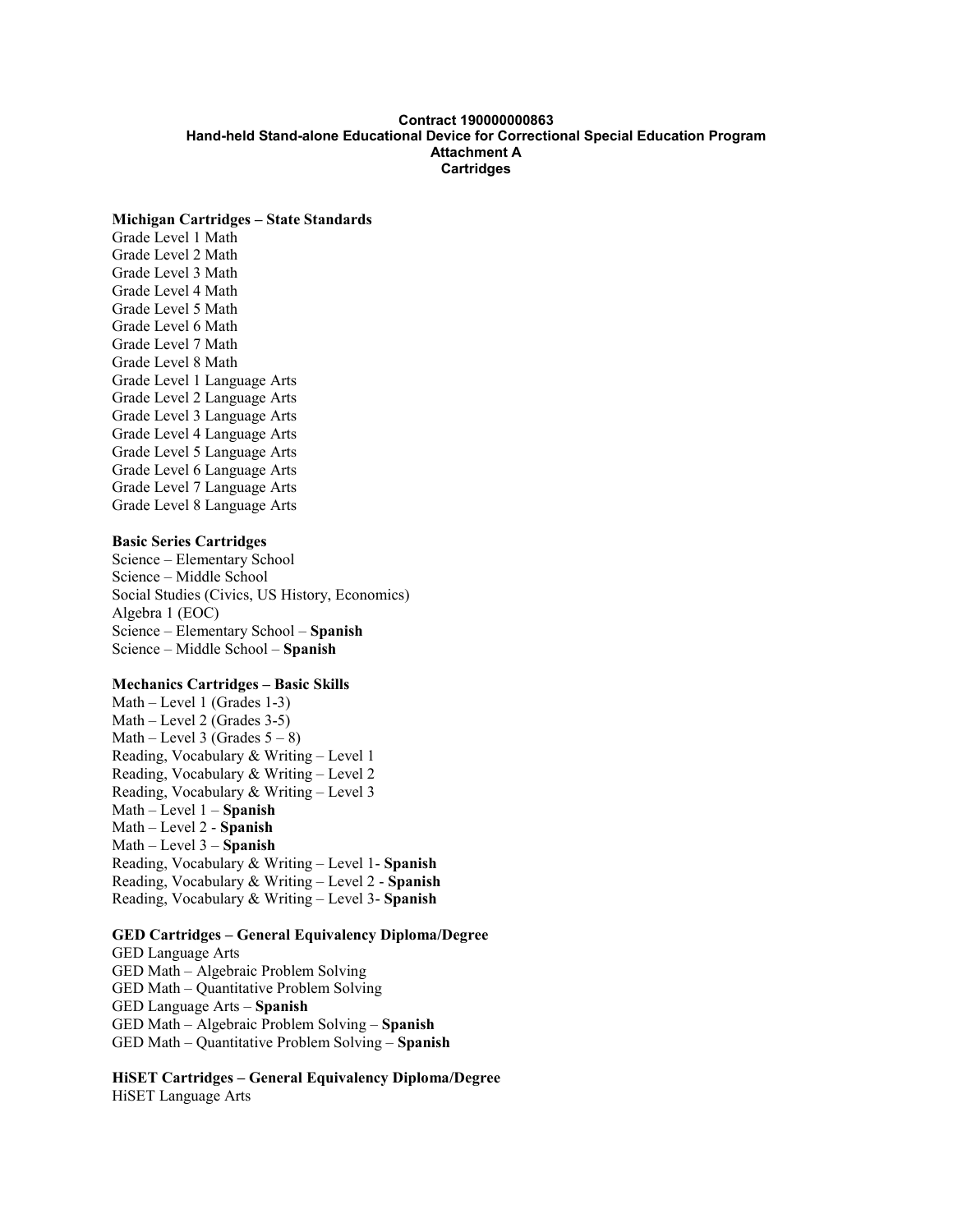HiSet Math HiSet Science

Additional Cartridges may become available during the term of the contract.